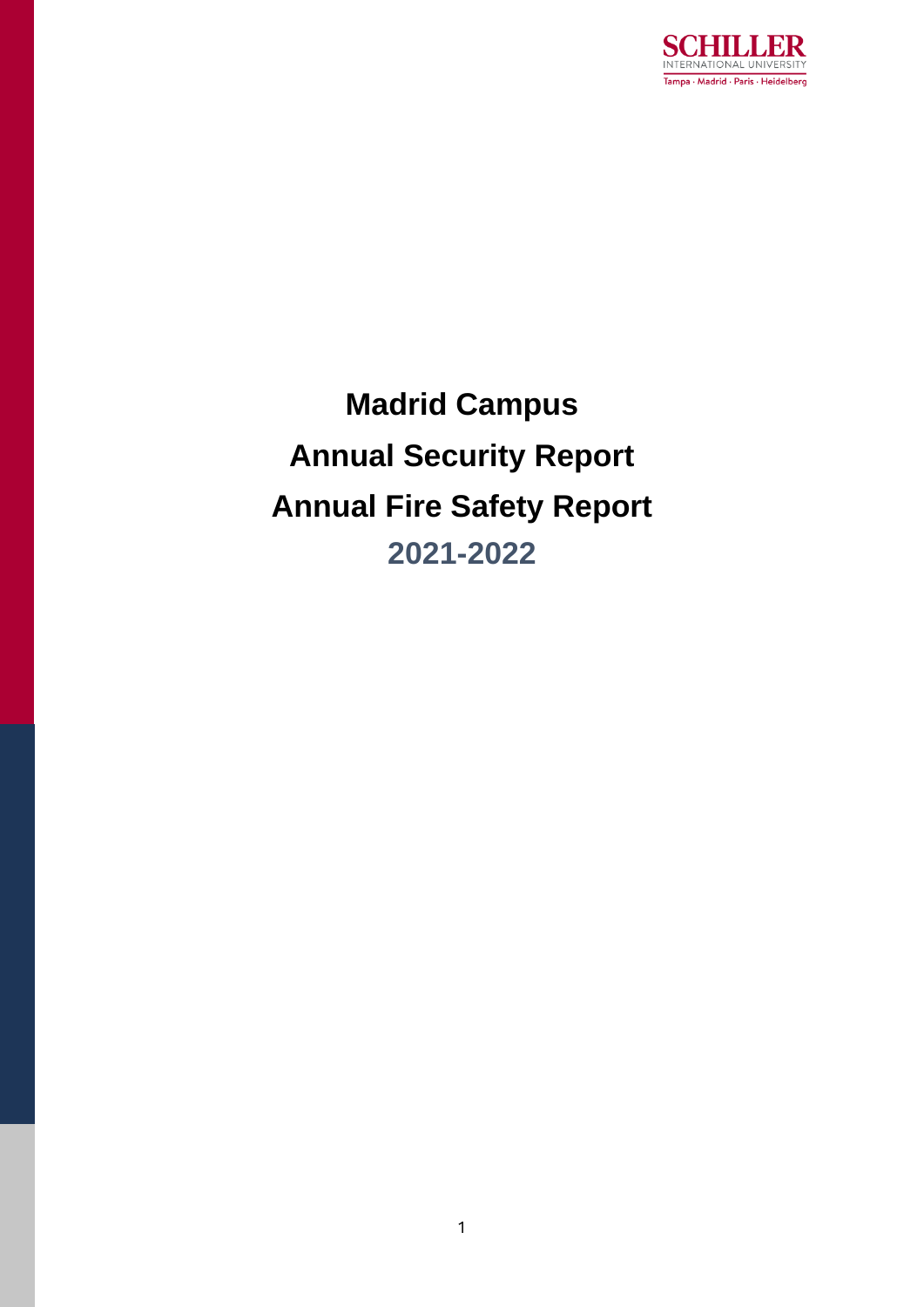

## **INTRODUCTION**

At Schiller International University, our concern for the safety and well-being of our students, faculty and staff is always our top priority. The primary responsibility for Campus Safety and Security is achieved through a team effort involving the Office of the President, the Campus Directors, and the various student services and administrative offices. Please keep in mind that a truly safe Campus can only be achieved through the efforts and cooperation of all students, faculty and staff who accept responsibility for their own safety and security as well as the safety and security of others.

This report has been prepared in compliance with the Jeanne Clery Disclosure of Campus Security Policy and Campus Crime Statistics Act 20 U.S.C. § 1092(f), with implementing regulations in the U.S. Code of Federal Regulations at 34 C.F.R. 668.46. This report also is in compliance with Higher Education Opportunity Act (P.L. 110-315). Copies of this report are distributed to students, employees, prospective students and prospective employees, according to the U.S Code of Federal Regulations and University Policy and Procedures. An electronic copy is provided on the University's website. Printed copies are available from the Campus Directors offices and from the Financial Aid offices at each campus upon request.

The Madrid Campus also complies with Spanish Legislation regarding the safety of students, faculty and staff. Periodic inspections of the premises are made by our local safety consultants.

Any questions or comments regarding its content should be addressed to Isabel Campbell, Campus Director Madrid. (Tel 00 34 914482488 or 668102281 i[campbell@schiller.edu\)](mailto:914482488%20or%20668102281%20/icampbell@schiller.edu)

# EMERGENCY NUMBER SPAIN

This will notify Police, Fire Services and Ambulance Services

It can be called from any telephone, free of cost, without unlocking the telephone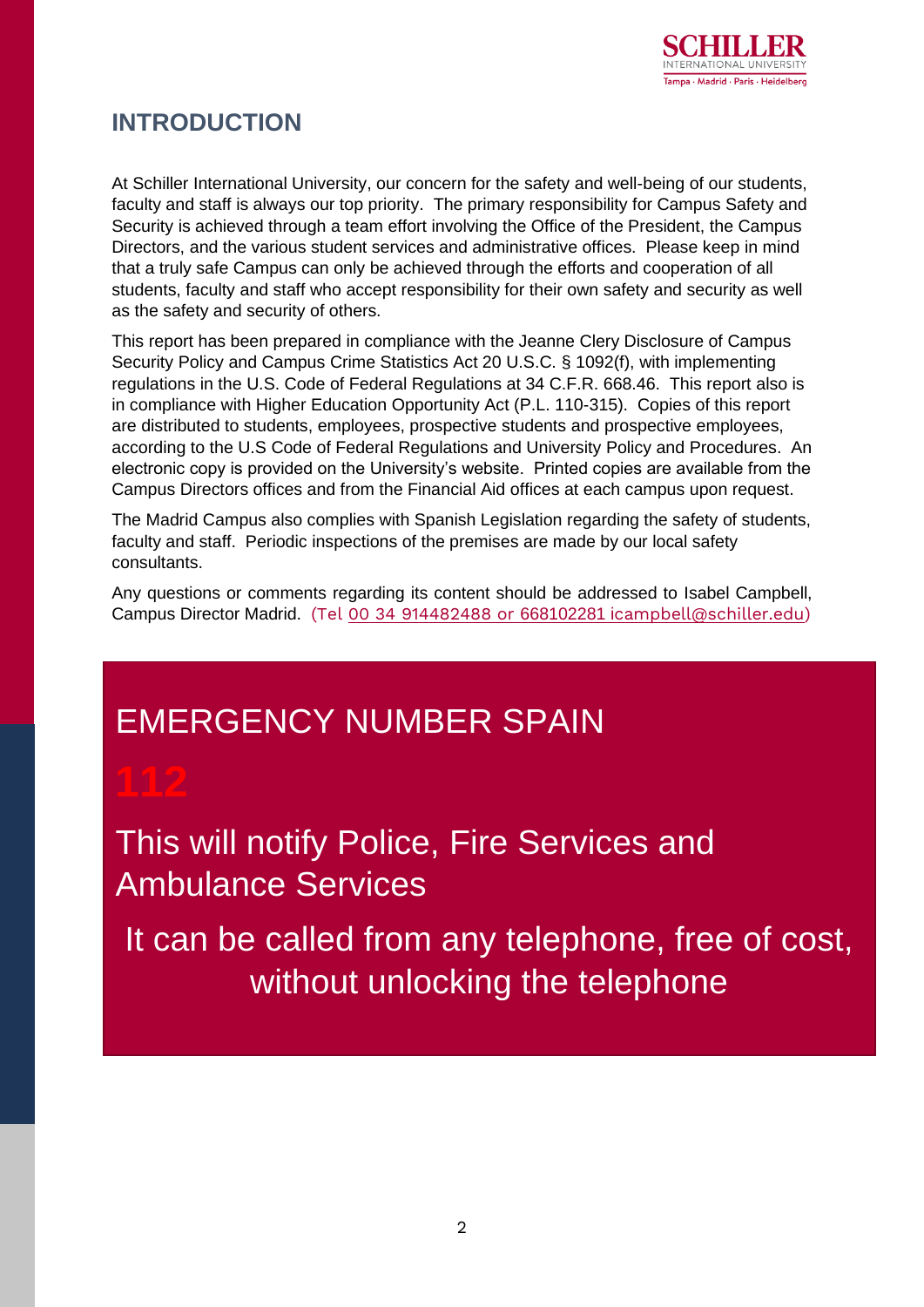

## **DEFINITION OF PROPERTY:**

### **CAMPUS:**

- Any building or property owned or controlled by an institution of higher education within the same reasonably contiguous geographic area of the institution and used by the institution in direct support of, or in a manner related to, the institution's educational purposes, including residence halls; and
- Property within the same reasonably contiguous geographic area of the institution that is owned by the institution but controlled by another person, is used by students, and supports institutional purposes (such as a food or other retail vendor).
- Schiller International University operates campuses at the following locations, Madrid, Heidelberg, Paris and Tampa Bay Florida.
- This report pertains solely to the Madrid Campus, situated on the corner of Calle Joaquin Costa and Calle Serrano, Madrid, Spain.

Schiller International University Madrid has provided a map that describes what is considered on-campus property which is noted in light green color on map.

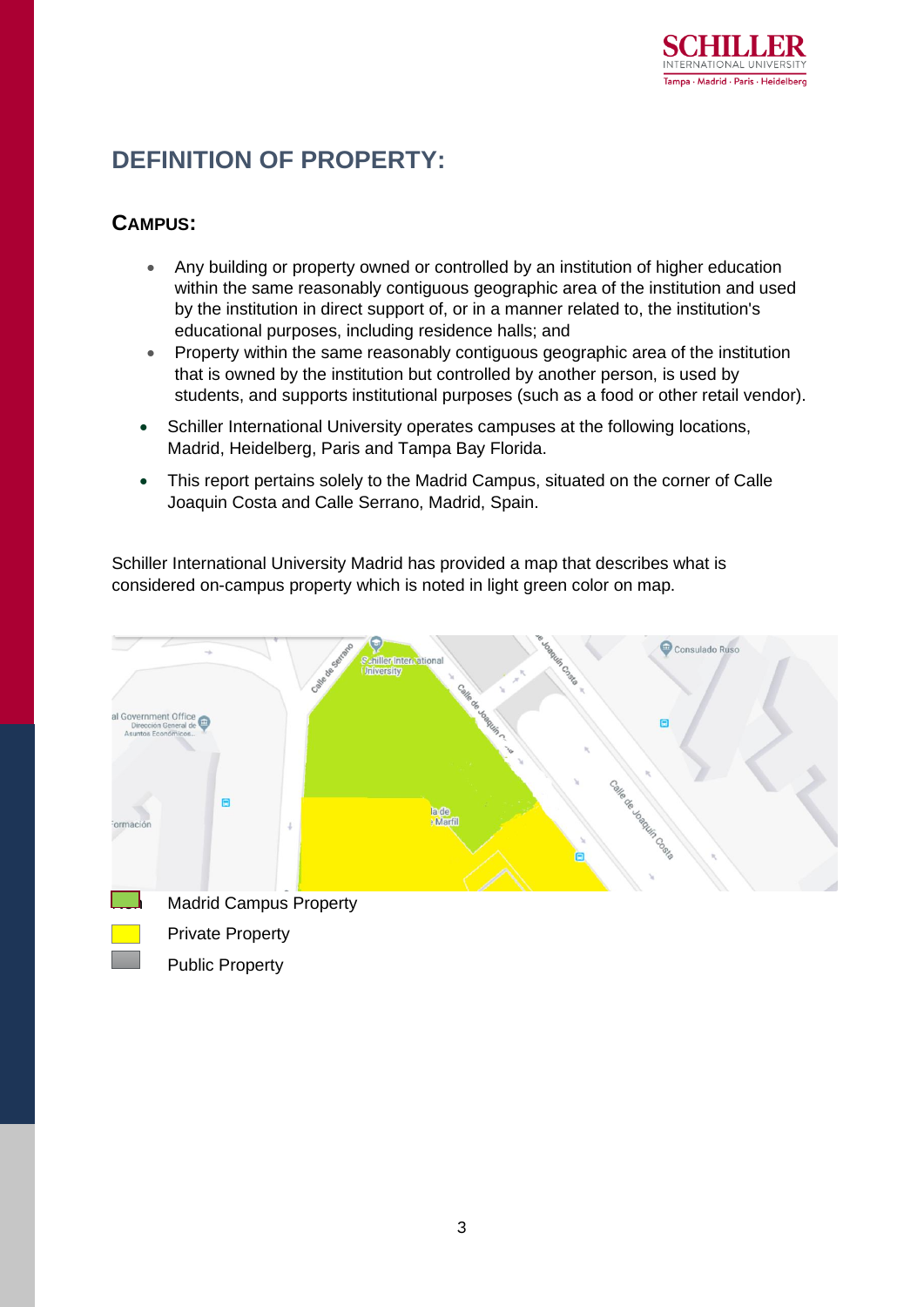

#### **CAMPUS BUILDING OR PROPERTY:**

There are no non-campus buildings or property on site.

#### **PUBLIC PROPERTY**

All public property that is within the same reasonably contiguous geographic area of the institution, such as a sidewalk, a street, other thoroughfare, or parking facility, and is adjacent to a facility owned or controlled by the institution if the facility is used by the institution in direct support of, or in a manner related to the institution's educational purposes.

Public property is shown in grey and private non-University property is shown in yellow. The Madrid Campus property is enclosed by a fence and gates.



**Madrid Campus Property** 

Private Property

Public Property



## **CAMPUS SECURITY OFFICIALS**

All security issues should be referred directly to the Campus Director, Ms. Campbell. In her absence, a staff member should be informed immediately.

#### (Tel 00 34 914482488 or 668102281 i[campbell@schiller.edu\)](mailto:914482488%20or%20668102281%20/icampbell@schiller.edu)

The emergency number for Spain is 112 and should be dialed immediately for police, fire or medical emergencies. The campus has a defibrillator which is connected to 112 and use of this will automatically contact an ambulance team.

Smaller incidents requiring less urgent police intervention can be reported by dialing 092. Our closest Police Station can be contacted on (+ 34) 91 456 25 10.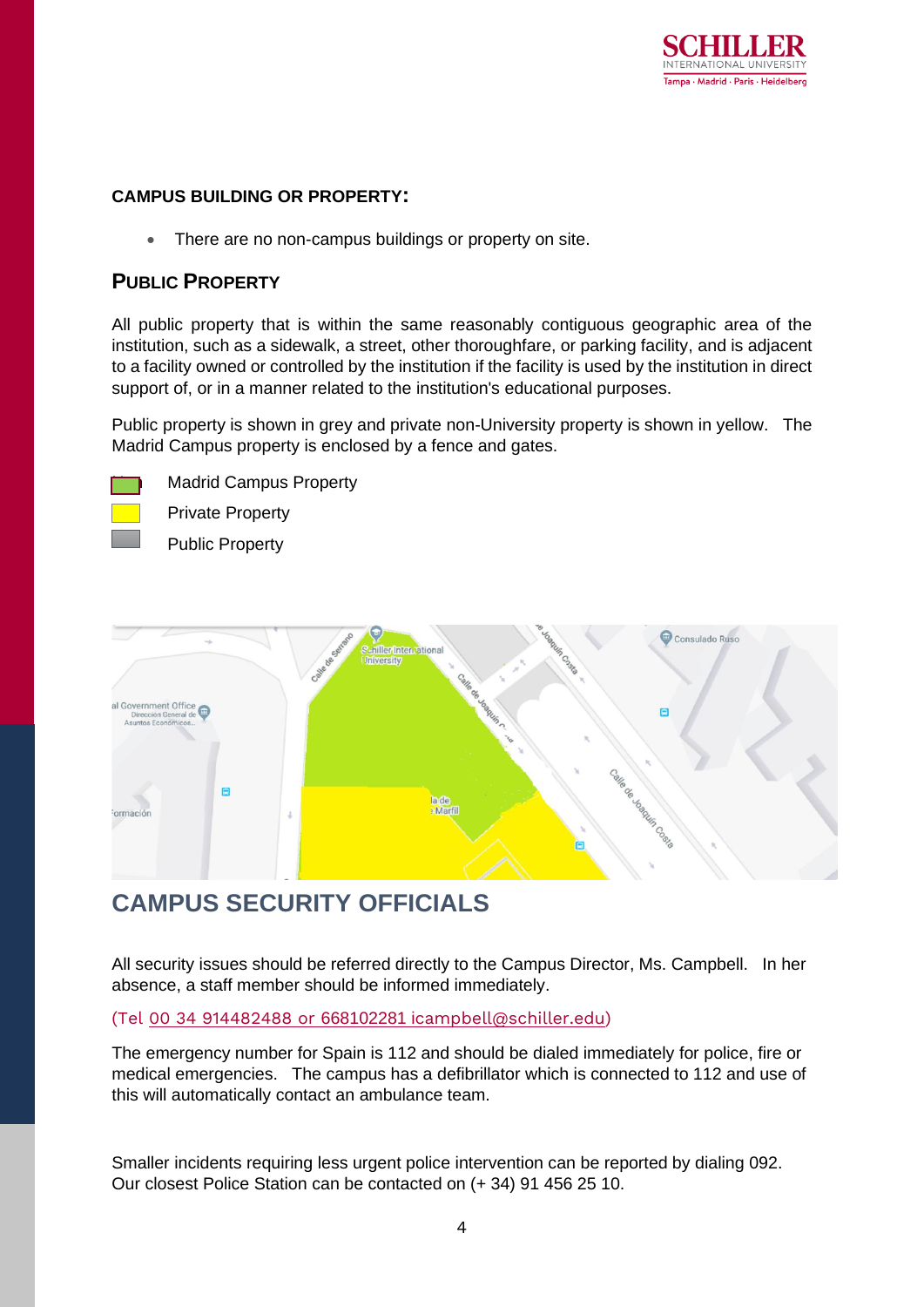

Outside office hours the campus is protected by an alarm and intervention service. No staff, students or faculty should be on campus at this time.

### **REPORTING CRIMES AND INCIDENTS**

All crimes and incidents must be reported to the Campus Director or to a member of staff. Where a serious incident has taken place, the police, fire or ambulance must be called immediately on 112. For less serious incidents where there is no immediate physical danger, the Campus Director will decide the best course of action and how to inform local law enforcement if required(Tel 00 34 914482488 or 668102281 [icampbell@schiller.edu\)](mailto:914482488%20or%20668102281%20/icampbell@schiller.edu)The University does not provide pastoral care or counseling. If a victim or witness wishes to report a crime on a voluntary, confidential basis, the victim or witness may do so by contacting the Campus Director who also serves as the Title IX coordinator\*. All efforts will be made to protect privacy and confidentiality. Crimes reported on a voluntary, confidential basis will be included in the annual crime statistics. Sexual assaults may be reported to anyone confidentially, allowing for posting of timely warnings and statistical data.

• \*The Campus Title IX Coordinator is Isabel Campbell, the Campus (Tel 00 34 914482488 or 668102281 i[campbell@schiller.edu\)](mailto:914482488%20or%20668102281%20/icampbell@schiller.edu). She receives annual training from the company Title IX Coordinator. Contact information is available in the Employee Handbook, Website and Catalog. The Campus non-discrimination and Title IX grievance procedures are also published in these platforms.

## **CRIME LOG**

The Campus (Tel 00 34 914482488 or 668102281 i[campbell@schiller.edu\)](mailto:914482488%20or%20668102281%20/icampbell@schiller.edu) maintains daily crime logs containing a chronological report of all valid complaints and reports of alleged crime, and includes the following information:

- Nature, date, time, and general location of each crime; and
- The disposition of the complaint, if known.

The public may review the crime log for the most recent 60-day period in the office of the Campus Director located at each Campus in the Campus Director's office. Entries to the Crime Log older than 60 days can be viewed within two business days of receiving a request. Full records of any Title IX investigations and incident reports will be kept by the campus.

## **Clery Act Crime Definitions**

The Clery Act is a US Federal Law that requires colleges and universities whose students receive Federal Financial Aid to report statistics regarding alleged criminal activity on campus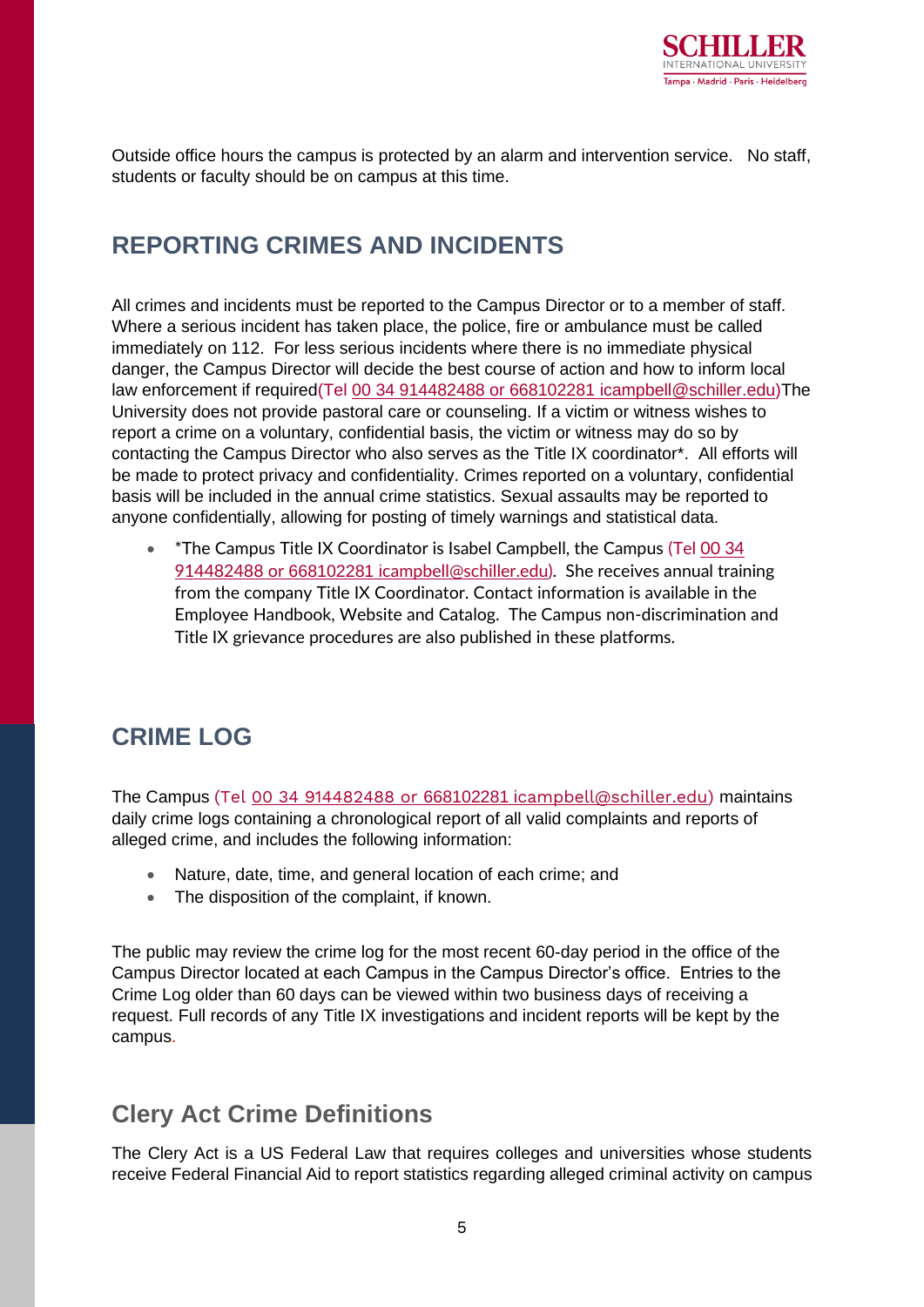

and in the neighboring area, as well as safety information, to the campus community. The definitions used for purposes of these reports are specific to the Clery Act and may not be entirely consistent with other crime definitions used by different entities that collect crime information otherwise.

Spanish laws provide similar protection to US legislation though are substantially more severe regarding fire arms.

#### **CRIMINAL OFFENSES**

- *Negligent Manslaughter:* The killing of another person through gross negligence.
- *Murder/Non-Negligent Manslaughter:* The wilful (non-negligent) killing of one human being by another.
- **Robbery:** The taking or attempt to take anything of value from the care, custody, or control of a person or persons by force or threat of force or violence and/or by putting the victim in fear.
- *Aggravated Assault:* An unlawful attack by one person upon another for the purpose of inflicting severe or aggravated bodily injury. This type of assault usually is accompanied by the use of a weapon or by means likely to produce death or great bodily harm.
- *Burglary:* The unlawful entry of a structure to commit a felony or theft.
- *Motor Vehicle Theft:* The theft or attempted theft of a motor vehicle.
- **Arson:** Any willful or malicious burning or attempt to burn, with or without intent to defraud, a dwelling house, public building, motor vehicle or aircraft, or personal property of another.

#### **CRIMINAL OFFENSES- FORCIBLE SEX OFFENSES**

Any sexual act directed against another person, forcibly and/or against that person's will; or not forcibly or against a person's will where the victim is incapable of giving consent.

- *Forcible Rape:* The carnal knowledge of a person, forcibly and/or against that person's will; or not forcible or against the person's will where the victim is incapable of giving consent because of his/her temporary or permanent mental or physical incapacity or because of his/her youth.
- *Forcible Sodomy:* Oral or anal sexual intercourse with another person, forcibly and/or against that person's will; or not forcibly against the person's will where the victim is incapable of giving consent because of his/her youth or because of his/her temporary or permanent mental or physical incapacity.
- *Sexual Assault with an Object:* The use of an object or instrument to unlawfully penetrate, however slightly, the genital or anal opening of the body of another person, forcibly and/or against that person's will; or not forcibly against the person's will where the victim is incapable of giving consent because of his/her youth or because of his/her temporary or permanent mental or physical incapacity.
- *Forcible Fondling:* The touching of the private body parts of another person for the purpose of sexual gratification, forcibly and/or against that person's will; or not forcibly against the person's will where the victim is incapable of giving consent because of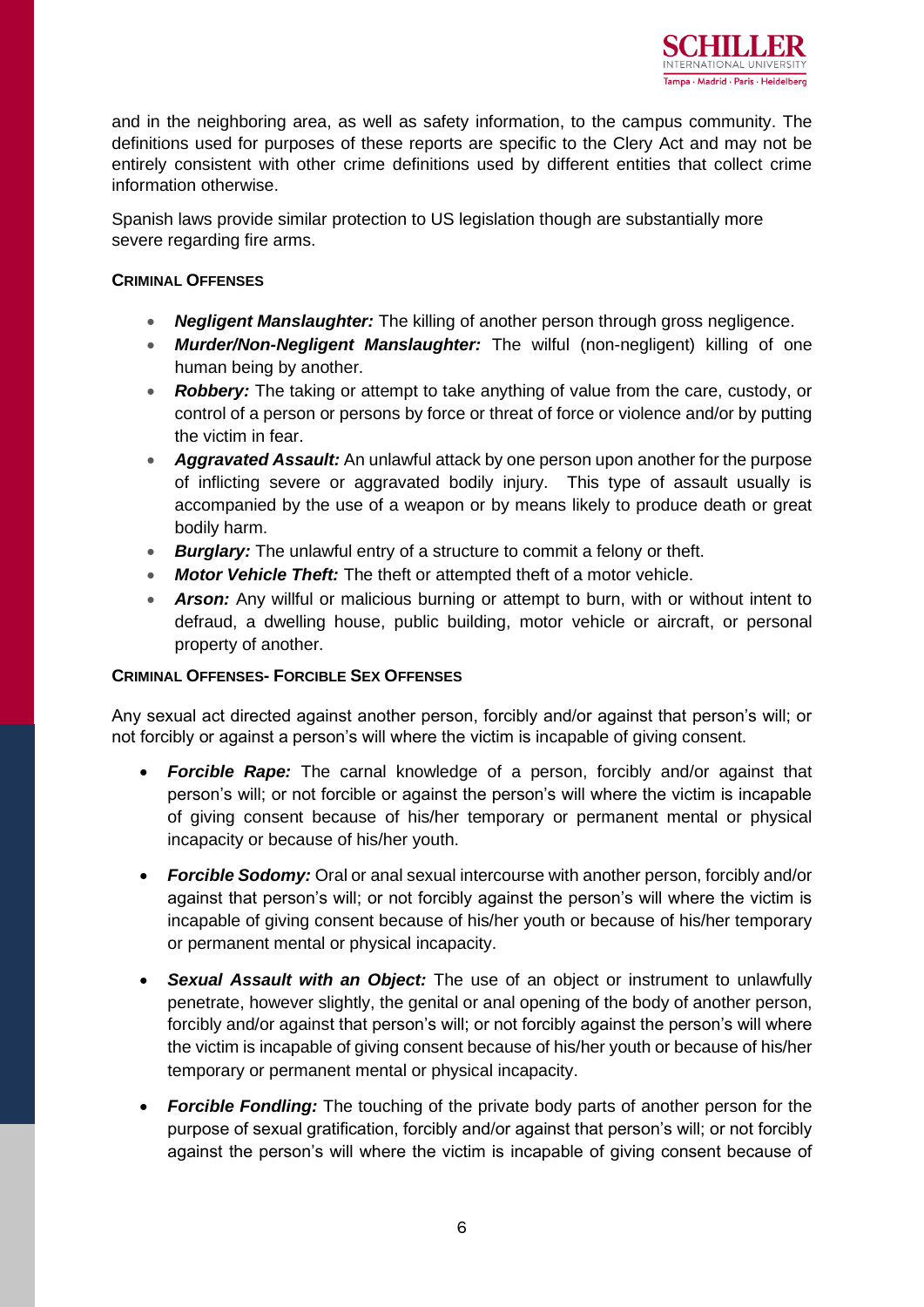

his/her youth or because of his/her temporary or permanent mental or physical incapacity.

#### **CRIMINAL OFFENSES- NON-FORCIBLE SEX OFFENSES**

Unlawful, non-forcible sexual intercourse:

- *Incest:* Non-forcible sexual intercourse between persons who are related to each other within the degrees wherein marriage is prohibited by law.
- *Statutory Rape:* Non-forcible sexual intercourse with a person who is under the statutory age of consent and unable to give consent.

#### **ARRESTS AND REFERRALS FOR DISCIPLINARY ACTION**

- *Weapon Law Violations:* The violation of laws or ordinances dealing with weapon offenses, regulatory in nature, such as manufacture, sale or possession of deadly weapons; carrying deadly weapons, concealed or openly; furnishing deadly weapons to minors; aliens possessing deadly weapons; and all attempts to commit any of the aforementioned.
- *Drug Law Violations:* Violations of state and local laws relating to the unlawful possession, sale, use, growing, manufacturing and making of narcotic drugs. The relevant substances include opium or cocaine and their derivatives (morphine, heroin, and codeine), marijuana, synthetic narcotics (Demerol, methadone) and dangerous nonnarcotic drugs (barbiturates, Benzedrine).
- *Liquor Law Violations:* The violation of laws and ordinances prohibiting the manufacture, sale, transporting, furnishing, possessing of intoxicating liquor; maintaining unlawful drinking places; bootlegging; operating a still; furnishing liquor to a minor or intemperate person; using a vehicle for illegal transportation of liquor; drinking on a train or public conveyance; and all attempts to commit any of the aforementioned. (Drunkenness and driving under the influence are not included in this definition)

#### **VIOLENCE AGAINST WOMEN ACT OFFENSES (VAWA)**

- *Dating Violence:* Violence by a person who has been in a romantic or intimate relationship with the victim. Whether there was such relationship will be gauged by its length, type, and frequency of interaction.
- *Domestic Violence:* Asserted violent misdemeanor and felony offenses committed by the victim's current or former spouse, current or former cohabitant, and person similarly situated under domestic or family violence law, or anyone else protected under domestic or family violence law.
- *Stalking:* A course of conduct directed at a specific that would cause a reasonable person to fear for her, his, or others' safety, or to suffer substantial emotional distress.

#### **HATE CRIMES**

A Hate Crime is a criminal offense that manifests evidence that the victim was intentionally selected because of the perpetrator's bias against the victim.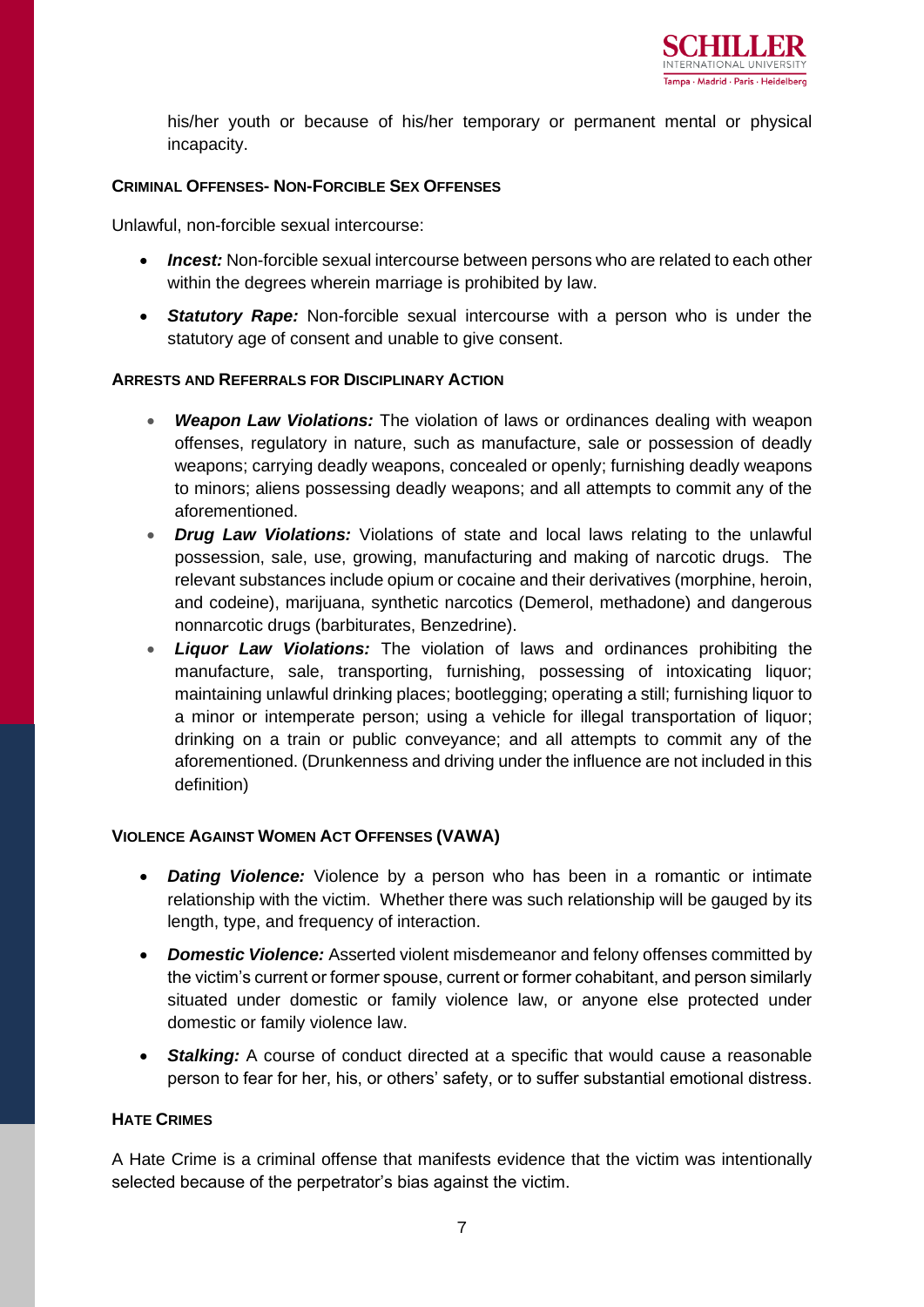

Although there are many possible categories of bias, under the Clery Act, only the following eight categories are reported: *Race, Religion, Sexual Orientation, Gender, Gender Identity, Ethnicity, National Origin, and Disability***.**

For Clery Act purposes, Hate Crimes include any of the following offenses that are motivated by bias.

- Murder and Non-Negligent Manslaughter
- Sexual Assault
- Robbery
- Aggravated Assault
- Burglary
- Motor Vehicle Theft
- Arson
- Larceny-Theft
- Simple Assault
- Intimidation
- Destruction/Damage/Vandalism of property.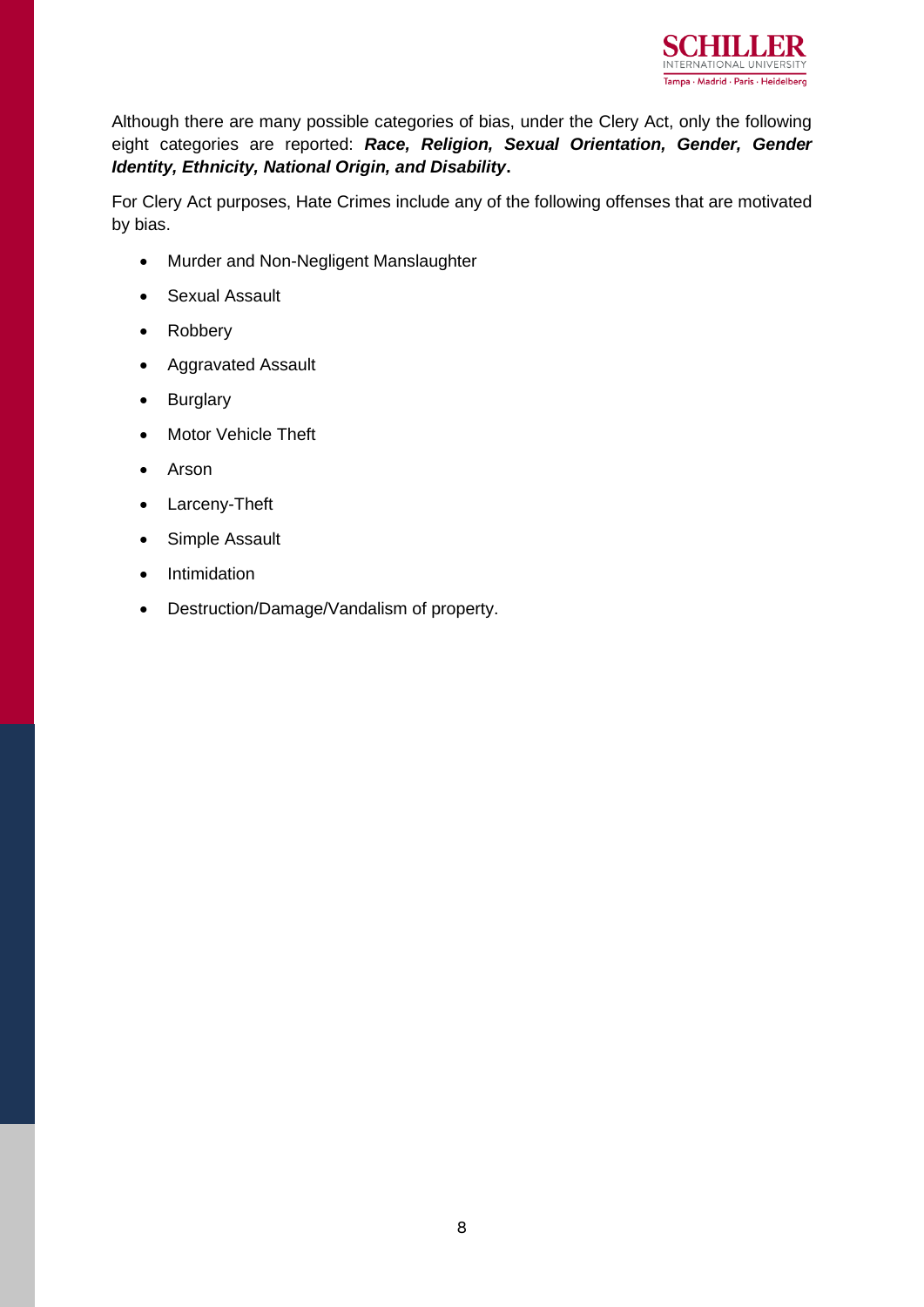## **CRIME STATISTICS**

The University presents crime statistics for each calendar year by October 1 of the following year, as required by Federal regulations. For example, this schedule calls for the January 1, 2020 through December 31, 2020 statistics to be reported by October 1, 2021.

These statistics are reported in accordance with the Jeanne Clery Disclosure of Campus Security Policy and Campus Crime Statistics Act and the Uniform Crime Reporting procedures. A table is provided below that summarizes offenses that were reported to Campus Security or to other University offices during the prior calendar year. The table also lists data provided by the local law enforcement agencies.

N.B. These statistics represent alleged criminal offenses reported to campus security, local police, or others. These statistics may involve individuals not associated with the institution.

| <b>Crime Statistics for 2018, 2019, 2020</b> |                                          |                                                       |                                  |                                      |                                  |  |
|----------------------------------------------|------------------------------------------|-------------------------------------------------------|----------------------------------|--------------------------------------|----------------------------------|--|
|                                              | <b>ON-CAMPUS</b><br><b>PROPERTY</b>      | <b>STUDENT</b><br><b>HOUSING</b><br><b>FACILITIES</b> | <b>PUBLIC</b><br><b>PROPERTY</b> | <b>NON-CAMPUS</b><br><b>PROPERTY</b> | <b>TOTAL</b>                     |  |
|                                              |                                          |                                                       |                                  |                                      |                                  |  |
| 2018                                         | <b>MURDER/NON-NEGLIGENT MANSLAUGHTER</b> |                                                       |                                  |                                      |                                  |  |
| 2019                                         | $\overline{0}$<br>$\mathbf 0$            | n/a                                                   | $\mathbf 0$<br>$\mathbf 0$       | $\mathbf 0$                          | $\overline{0}$<br>$\overline{0}$ |  |
| 2020                                         | $\Omega$                                 | n/a<br>n/a                                            | $\overline{0}$                   | $\mathbf 0$<br>$\overline{0}$        | $\overline{0}$                   |  |
| <b>NEGLIGENT MANSLAUGHTER</b>                |                                          |                                                       |                                  |                                      |                                  |  |
| 2018                                         | $\overline{0}$                           | n/a                                                   | $\sqrt{a}$                       | $\overline{0}$                       | $\overline{0}$                   |  |
| 2019                                         | $\overline{0}$                           | n/a                                                   | $\overline{0}$                   | $\overline{0}$                       | $\overline{0}$                   |  |
| 2020                                         | $\overline{0}$                           | n/a                                                   | $\overline{0}$                   | $\overline{0}$                       | $\overline{0}$                   |  |
|                                              |                                          |                                                       |                                  |                                      |                                  |  |
| <b>RAPE-FORCIBLE</b>                         |                                          |                                                       |                                  |                                      |                                  |  |
| 2018                                         | $\overline{0}$                           | n/a                                                   | $\sqrt{a}$                       | $\overline{0}$                       | $\overline{0}$                   |  |
| 2019                                         | $\overline{0}$                           | n/a                                                   | $\overline{0}$                   | $\overline{0}$                       | $\overline{0}$                   |  |
| 2020                                         | $\overline{0}$                           | n/a                                                   | $\overline{0}$                   | $\overline{0}$                       | $\overline{0}$                   |  |
| <b>FONDLING- FORCIBLE</b>                    |                                          |                                                       |                                  |                                      |                                  |  |
| 2018                                         | $\mathbf 0$                              | n/a                                                   | $\mathbf 0$                      | $\mathbf 0$                          | $\mathbf 0$                      |  |
| 2019                                         | $\mathbf 0$                              | n/a                                                   | $\mathbf 0$                      | $\mathbf 0$                          | $\mathbf 0$                      |  |
| 2020                                         | $\Omega$                                 | n/a                                                   | $\overline{0}$                   | $\overline{0}$                       | $\overline{0}$                   |  |
| <b>INCEST- NON FORCIBLE</b>                  |                                          |                                                       |                                  |                                      |                                  |  |
| 2018                                         | 0                                        | n/a                                                   | $\mathbf 0$                      | $\mathbf 0$                          | $\overline{0}$                   |  |
| 2019                                         | $\overline{0}$                           | n/a                                                   | $\overline{0}$                   | $\overline{0}$                       | $\overline{0}$                   |  |
| 2020                                         | $\Omega$                                 | n/a                                                   | $\overline{0}$                   | $\mathbf 0$                          | $\overline{0}$                   |  |
| <b>STATUTORY RAPE- NON FORCIBLE</b>          |                                          |                                                       |                                  |                                      |                                  |  |
| 2018                                         | $\mathbf 0$                              | n/a                                                   | $\mathbf 0$                      | $\overline{0}$                       | $\overline{0}$                   |  |
| 2019                                         | $\overline{0}$                           | n/a                                                   | $\overline{0}$                   | $\overline{0}$                       | $\mathbf 0$                      |  |
| 2020                                         | $\mathbf 0$                              | n/a                                                   | $\sqrt{a}$                       | $\overline{0}$                       | $\overline{0}$                   |  |
|                                              |                                          |                                                       |                                  |                                      |                                  |  |
| <b>ROBBERY</b>                               |                                          |                                                       |                                  |                                      |                                  |  |
| 2018                                         | $\overline{0}$                           | n/a                                                   | $\overline{0}$                   | $\overline{0}$                       | $\overline{0}$                   |  |
| 2019                                         | $\overline{0}$                           | n/a                                                   | $\overline{0}$                   | $\overline{0}$                       | $\overline{0}$                   |  |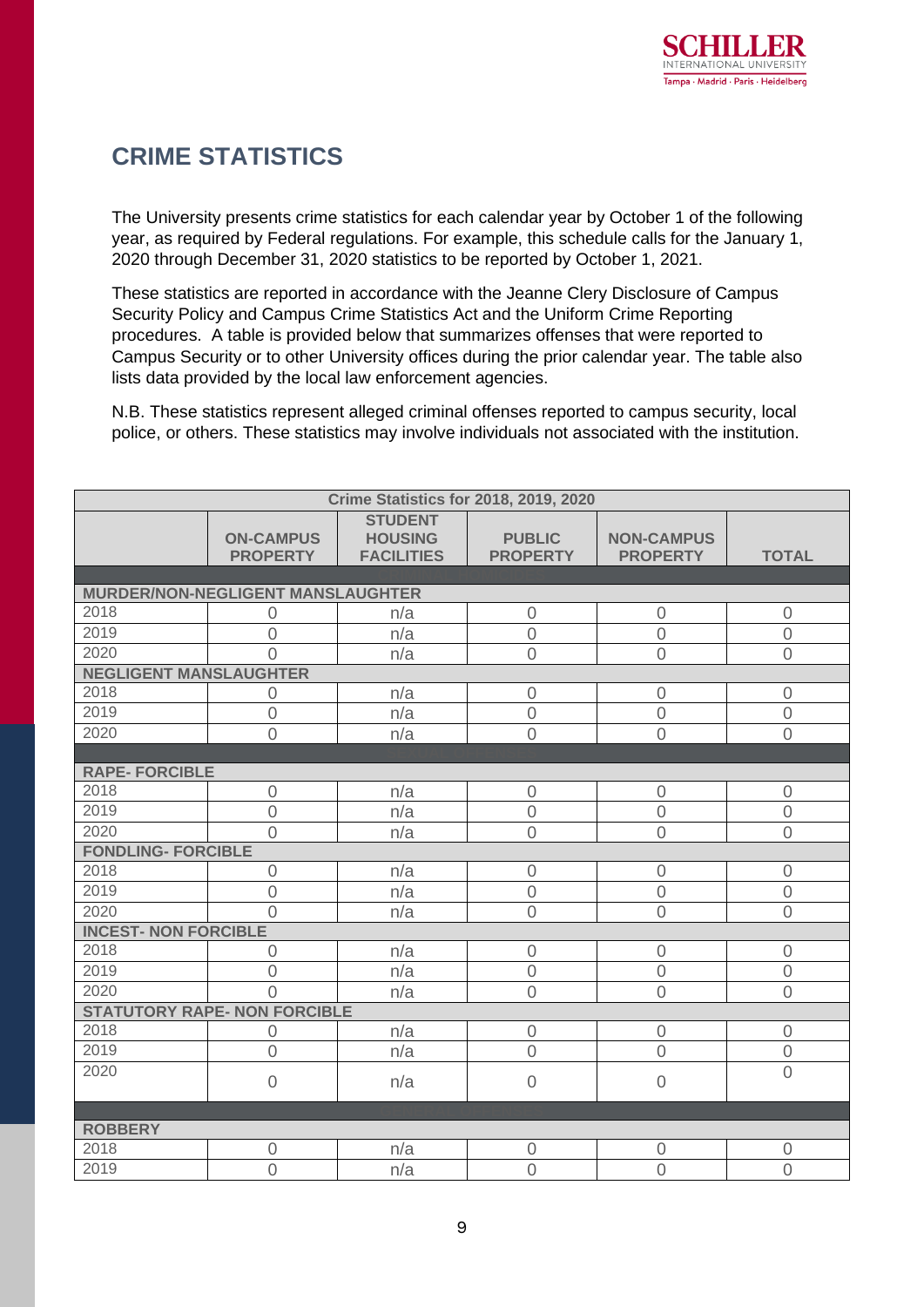$\mathbf S$ R INTERNATIONAL UNIVERSITY Tampa · Madrid · Paris · Heidelberg

| <b>Crime Statistics for 2018, 2019, 2020</b> |                                                     |                                                       |                                  |                                      |                |  |
|----------------------------------------------|-----------------------------------------------------|-------------------------------------------------------|----------------------------------|--------------------------------------|----------------|--|
|                                              | <b>ON-CAMPUS</b><br><b>PROPERTY</b>                 | <b>STUDENT</b><br><b>HOUSING</b><br><b>FACILITIES</b> | <b>PUBLIC</b><br><b>PROPERTY</b> | <b>NON-CAMPUS</b><br><b>PROPERTY</b> | <b>TOTAL</b>   |  |
| 2020                                         | $\overline{0}$                                      | n/a                                                   | $\boldsymbol{0}$                 | $\theta$                             | $\overline{0}$ |  |
| <b>AGGRAVATED ASSAULT</b>                    |                                                     |                                                       |                                  |                                      |                |  |
| 2018                                         | $\overline{0}$                                      | n/a                                                   | $\overline{0}$                   | $\overline{0}$                       | $\overline{0}$ |  |
| 2019                                         | $\overline{0}$                                      | n/a                                                   | $\sqrt{a}$                       | $\overline{0}$                       | $\overline{0}$ |  |
| 2020                                         | $\overline{0}$                                      | n/a                                                   | $\overline{0}$                   | $\overline{0}$                       | $\overline{0}$ |  |
| <b>BURGLARY</b>                              |                                                     |                                                       |                                  |                                      |                |  |
| 2018                                         | $\overline{0}$                                      | n/a                                                   | $\overline{0}$                   | $\mathbf 0$                          | $\mathbf 0$    |  |
| 2019                                         | $\mathbf 0$                                         | n/a                                                   | $\mathbf 0$                      | $\mathbf 0$                          | $\mathbf 0$    |  |
| 2020                                         | $\Omega$                                            | n/a                                                   | $\overline{0}$                   | $\overline{0}$                       | $\overline{0}$ |  |
| <b>MOTOR VEHICLE THEFT</b>                   |                                                     |                                                       |                                  |                                      |                |  |
| 2018                                         | $\mathbf 0$                                         | n/a                                                   | $\overline{0}$                   | $\sqrt{a}$                           | $\mathbf 0$    |  |
| 2019                                         | $\mathbf 0$                                         | n/a                                                   | $\mathbf 0$                      | $\mathbf 0$                          | $\mathbf 0$    |  |
| 2020                                         | $\overline{0}$                                      | n/a                                                   | $\overline{0}$                   | $\overline{0}$                       | $\overline{0}$ |  |
| <b>ARSON</b>                                 |                                                     |                                                       |                                  |                                      |                |  |
| 2018                                         | $\overline{0}$                                      | n/a                                                   | $\overline{0}$                   | $\overline{0}$                       | $\overline{0}$ |  |
| 2019                                         | $\mathbf 0$                                         | n/a                                                   | $\mathbf 0$                      | $\mathbf 0$                          | $\mathbf 0$    |  |
| 2020                                         | $\overline{0}$                                      | n/a                                                   | $\overline{0}$                   | $\overline{0}$                       | $\overline{0}$ |  |
|                                              |                                                     |                                                       |                                  |                                      |                |  |
| <b>DATING VIOLENCE</b>                       |                                                     |                                                       |                                  |                                      |                |  |
| 2018                                         | $\mathbf 0$                                         | n/a                                                   | $\sqrt{a}$                       | $\sqrt{a}$                           | $\overline{0}$ |  |
| 2019                                         | $\overline{0}$                                      | n/a                                                   | $\overline{0}$                   | $\mathbf 0$                          | $\mathbf 0$    |  |
| 2020                                         | $\overline{0}$                                      | n/a                                                   | $\overline{0}$                   | $\mathbf 0$                          | $\overline{0}$ |  |
| <b>DOMESTIC VIOLENCE</b>                     |                                                     |                                                       |                                  |                                      |                |  |
| 2018                                         | $\overline{0}$                                      | n/a                                                   | $\sqrt{a}$                       | $\sqrt{a}$                           | $\mathbf 0$    |  |
| 2019                                         | $\mathbf 0$                                         | n/a                                                   | $\sqrt{a}$                       | $\overline{0}$                       | $\overline{0}$ |  |
| 2020                                         | $\overline{0}$                                      | n/a                                                   | $\overline{0}$                   | $\mathbf 0$                          | $\overline{0}$ |  |
| <b>STALKING</b>                              |                                                     |                                                       |                                  |                                      |                |  |
| 2018                                         | $\mathbf 0$                                         | n/a                                                   | $\sqrt{a}$                       | $\mathbf 0$                          | $\mathbf 0$    |  |
| 2019                                         | $\mathbf 0$                                         | n/a                                                   | $\sqrt{a}$                       | $\sqrt{a}$                           | $\mathbf 0$    |  |
| 2020                                         | $\overline{0}$                                      | n/a                                                   | $\overline{0}$                   | $\overline{0}$                       | $\overline{0}$ |  |
|                                              |                                                     |                                                       |                                  |                                      |                |  |
|                                              | <b>WEAPONS LAW VIOLATION ARRESTS</b>                |                                                       |                                  |                                      |                |  |
| 2018                                         | 0                                                   | n/a                                                   | $\overline{0}$                   | $\mathbf 0$                          | $\mathbf 0$    |  |
| 2019                                         | $\overline{0}$                                      | n/a                                                   | $\sqrt{a}$                       | $\sqrt{a}$                           | $\mathbf 0$    |  |
| 2020                                         | $\overline{0}$                                      | n/a                                                   | $\Omega$                         | $\overline{0}$                       | $\overline{0}$ |  |
|                                              | <b>WEAPONS LAW VIOLATION DISCIPLINARY REFERRALS</b> |                                                       |                                  |                                      |                |  |
| 2018                                         | 0                                                   | n/a                                                   | $\overline{0}$                   | $\sqrt{a}$                           | $\overline{0}$ |  |
| 2019                                         | $\mathbf 0$                                         | n/a                                                   | $\mathbf 0$                      | $\mathbf 0$                          | $\mathbf 0$    |  |
| 2020                                         | $\Omega$                                            | n/a                                                   | $\sqrt{a}$                       | $\overline{0}$                       | $\overline{0}$ |  |
| <b>LIQUOR LAW VIOLATION ARRESTS</b>          |                                                     |                                                       |                                  |                                      |                |  |
| 2018                                         | 0                                                   | n/a                                                   | $\overline{0}$                   | $\overline{0}$                       | $\overline{0}$ |  |
| 2019                                         | $\overline{0}$                                      | n/a                                                   | $\overline{0}$                   | $\sqrt{a}$                           | $\overline{0}$ |  |
| 2020                                         | 0                                                   | n/a                                                   | $\overline{0}$                   | $\overline{0}$                       | $\overline{0}$ |  |
|                                              | <b>LIQUOR LAW VIOLATION DISCIPLINARY REFERRALS</b>  |                                                       |                                  |                                      |                |  |
| 2018                                         | 0                                                   | n/a                                                   | $\overline{0}$                   | $\overline{0}$                       | $\overline{0}$ |  |
| 2019                                         | $\overline{0}$                                      | n/a                                                   | $\overline{0}$                   | $\overline{0}$                       | $\overline{0}$ |  |
| 2020                                         | $\overline{0}$                                      | n/a                                                   | $\sqrt{a}$                       | $\overline{0}$                       | $\overline{0}$ |  |
|                                              | <b>DRUG LAW VIOLATION ARRESTS</b>                   |                                                       |                                  |                                      |                |  |
| 2018                                         | $\mathbf 0$                                         | n/a                                                   | $\overline{0}$                   | $\overline{0}$                       | $\overline{0}$ |  |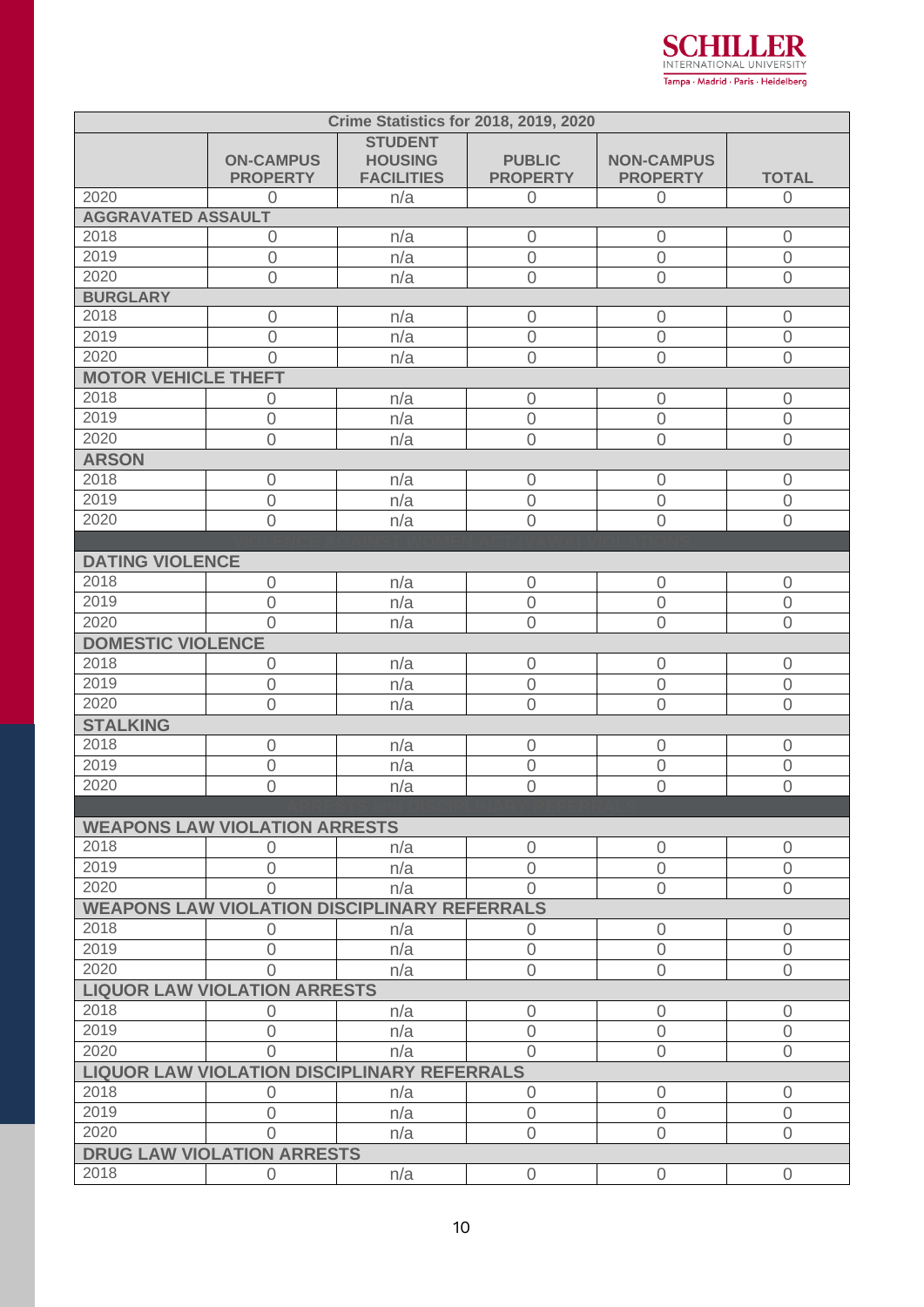

| <b>Crime Statistics for 2018, 2019, 2020</b>     |                                     |                                                       |                                  |                                      |              |
|--------------------------------------------------|-------------------------------------|-------------------------------------------------------|----------------------------------|--------------------------------------|--------------|
|                                                  | <b>ON-CAMPUS</b><br><b>PROPERTY</b> | <b>STUDENT</b><br><b>HOUSING</b><br><b>FACILITIES</b> | <b>PUBLIC</b><br><b>PROPERTY</b> | <b>NON-CAMPUS</b><br><b>PROPERTY</b> | <b>TOTAL</b> |
| 2019                                             |                                     | n/a                                                   |                                  |                                      |              |
| 2020                                             |                                     | n/a                                                   |                                  |                                      |              |
| <b>DRUG LAW VIOLATION DISCIPLINARY REFERRALS</b> |                                     |                                                       |                                  |                                      |              |
| 2018                                             |                                     | n/a                                                   |                                  |                                      |              |
| 2019                                             |                                     |                                                       |                                  |                                      |              |
| 2020                                             |                                     | n/a                                                   |                                  |                                      |              |

**There were no hate crimes reported in 2018, 2019,2020**

Schiller International University does not have authority to "unfound" criminal complaints; therefore, all alleged crimes are counted and reported regardless of disposition.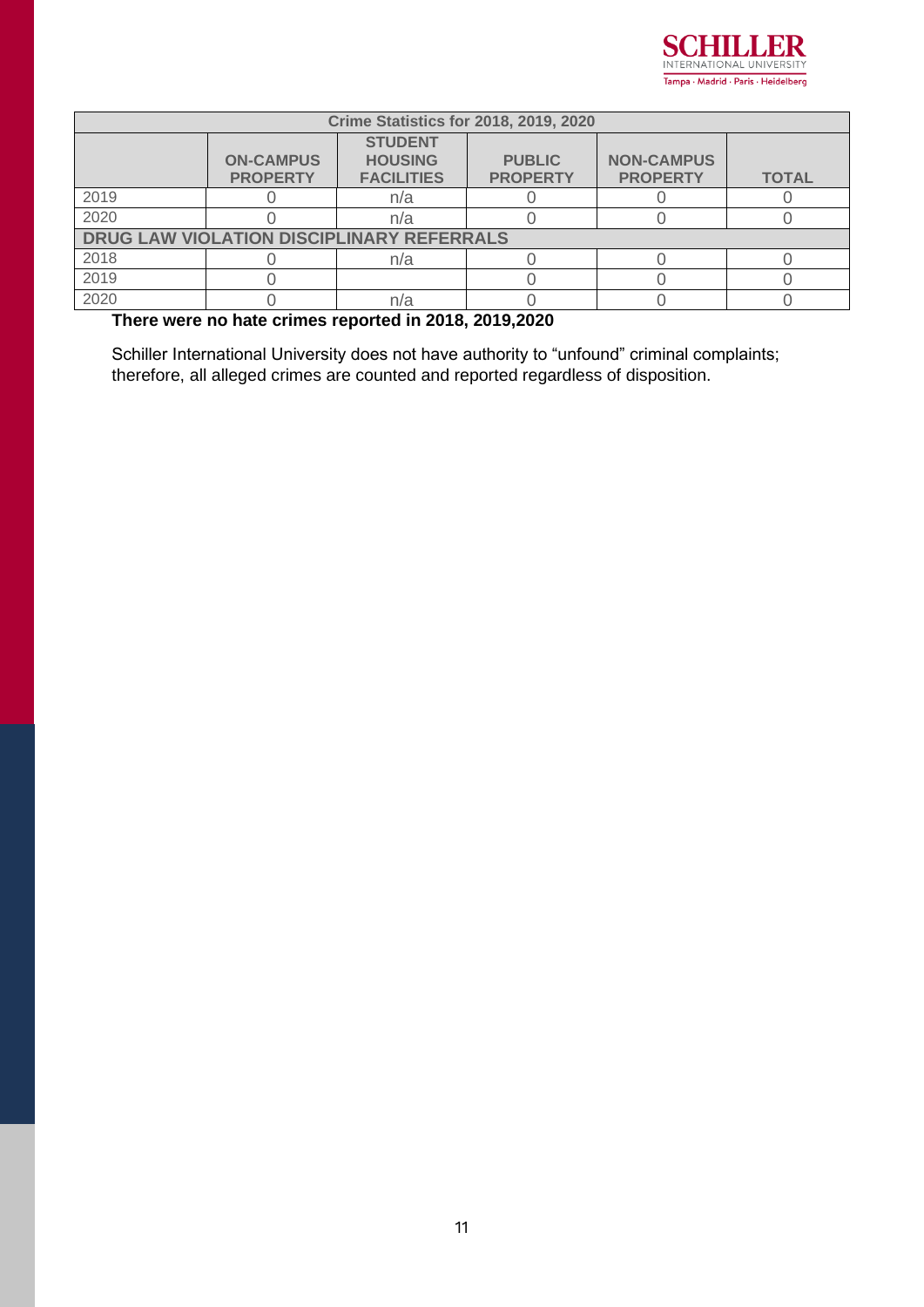

## **Emergency Response and Evacuation Procedures**

### **SAFETY PLAN**

The purpose of the Schiller International University Safety Plan is to establish policies, procedures, and an organizational structure for response to significant emergency or dangerous situations. Nothing in this plan shall be construed in a manner that limits the use of good judgment and common sense in matters not foreseen or covered by the elements of the plan. The safety plan and organization shall be subordinate to Spanish Emergency Services and Spanish Police plans during a disaster declared by those authorities.

#### **EMERGENCY RESPONSE TEAM (ERT)**

In the event of a significant emergency or dangerous situation involving an immediate threat to the health or safety of students or employees occurring on campus, the Emergency Response Team (ERT) is responsible for assessment and implementation of emergency procedures, including but not limited to, evacuations, lockdowns, crowd control, access controls, and coordination with responding emergency services. The ERT will assemble to direct the handling of the crisis.

The University has identified an Emergency Response Team (ERT), consisting of:

| <b>Director of Admissions</b> | 91 4482488 ext. 3110                |
|-------------------------------|-------------------------------------|
| <b>Campus Director</b>        | 91 4482488 ext. 3112 or (668102281) |
| Registrar                     | 914482488 ext. 3101                 |

#### **ORGANIZATIONAL STATEMENT, ROLES, AND RESPONSIBILITIES**

This Safety Plan provides guidelines for the ERT during a major emergency or dangerous situation. Campus Director is considered the team leader. (Tel 00 34 [914482488](mailto:914482488%20or%20668102281%20/icampbell@schiller.edu) or [668102281](mailto:914482488%20or%20668102281%20/icampbell@schiller.edu) i[campbell@schiller.edu\)](mailto:914482488%20or%20668102281%20/icampbell@schiller.edu). The Team Leader or designee would be responsible for the following actions:

- Identifying the nature of the emergency.
- Ensuring that timely notification is made to emergency responders (*e.g.*, police and fire departments, emergency medical services, etc.);
- Coordinating with responding emergency services personnel.
- Ensuring that timely notification is made to the full ERT;
- Initiating the mass alert system if necessary.
- Ensuring that the primary command center is operational with all necessary communication and emergency equipment, as appropriate; and
- Determining if a lock down or evacuation of any building is necessary and initiating that process, if warranted.

#### **REPORTING AN EMERGENCY** (Tel 00 34 [914482488](mailto:914482488%20or%20668102281%20/icampbell@schiller.edu) or 66810228[1](mailto:914482488%20or%20668102281%20/icampbell@schiller.edu) i[campbell@schiller.edu\)](mailto:914482488%20or%20668102281%20/icampbell@schiller.edu)

Reporting an emergency in an accurate and timely manner is crucial in minimizing the effect of a significant emergency or dangerous situation on the community. All alleged offenses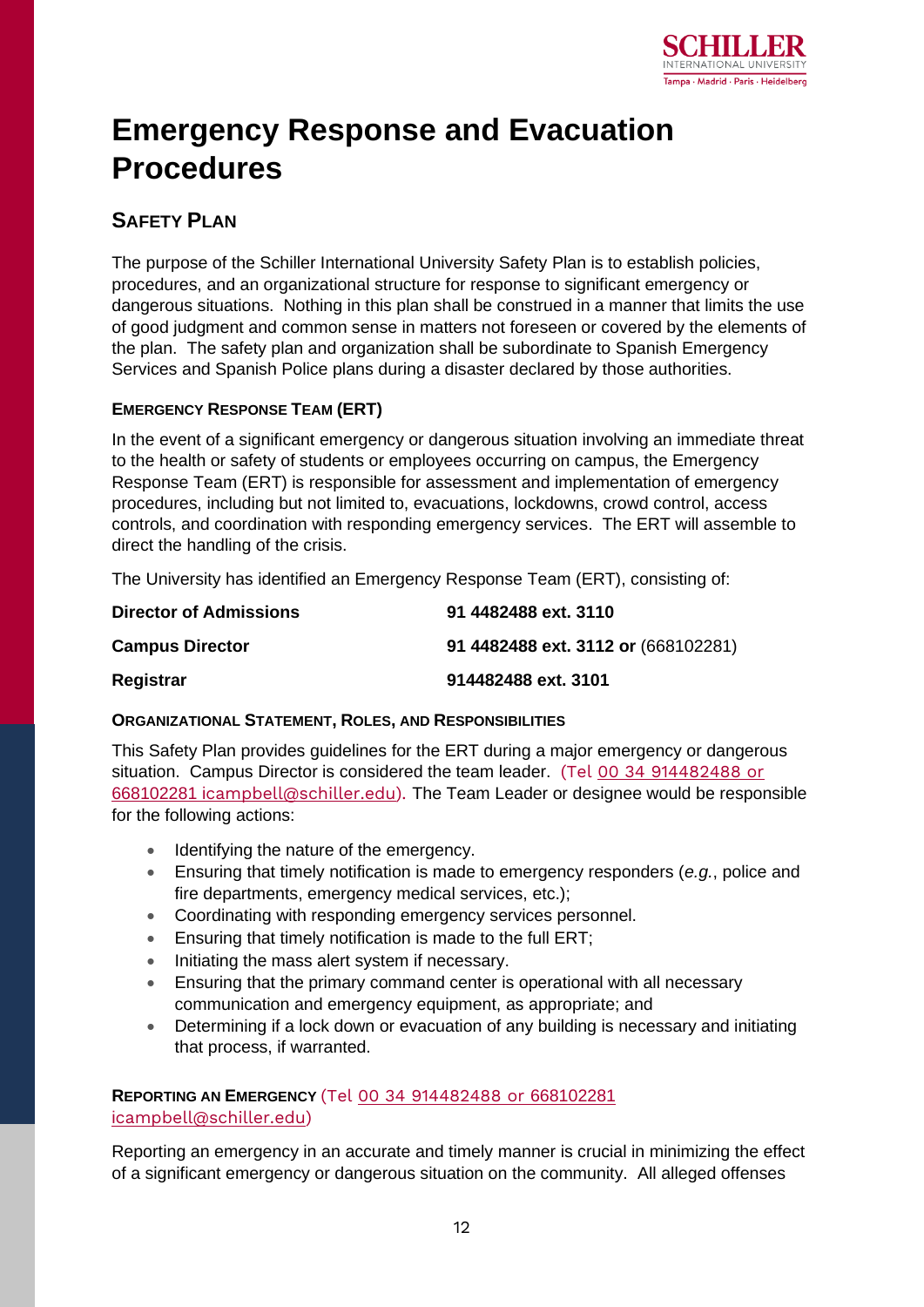

and/or emergencies should be reported to Campus Director. If a criminal act and/or emergency are reported to someone other than Campus Director, that person is instructed to contact Campus Director immediately. The Campus Director or designee, upon receiving the initial report, and will act according to training and instructions given.

Contact numbers for emergency service units (Fire, Police, and Emergency Medical Services) along with government agencies (*e.g.*, Office of Emergency Management; Board of Health; Poison Control Center; and the National Response Center for Chemical, Oil and Chemical/Biological Terrorism) are maintained at the Campus Directors Office. Also listed are medical facilities, utility companies and on-call contractors are maintained along with emergency contact numbers for all current staff, faculty, and students. If you encounter an emergency or dangerous situation on campus, report it immediately to the Campus Director or call 112 (All emergencies Spain).

#### **NOTIFICATION PROCEDURES** (Tel 00 34 [914482488](mailto:914482488%20or%20668102281%20/icampbell@schiller.edu) or 66810228[1](mailto:914482488%20or%20668102281%20/icampbell@schiller.edu) i[campbell@schiller.edu\)](mailto:914482488%20or%20668102281%20/icampbell@schiller.edu)

Upon receiving the initial report, the Campus Director will make an immediate assessment identifying the nature of the emergency or dangerous situation and notify emergency services to discuss what actions should be taken next. A member of the ERT will then be notified, who will brief the other members. If a mass notification or limited notification is deemed necessary by local emergency services, the ERT will, without delay, and taking into account the safety of the community, determine the content of the notification, and decide the appropriate segment or segments of the campus community to receive the notification. The ERT will assist the Campus Director in initiating the notification system, unless issuing a notification will, in the professional judgment of responsible authorities, compromise efforts to assist a victim or to contain, respond to or otherwise mitigate the emergency. Members of the ERT will notify their respective departments via phone, text messaging, e-mail, or verbally to ensure that all faculty and staff are aware of the situation.

#### **MASS NOTIFICATION**

Emergency Notifications are required upon the confirmation of a significant emergency. It is sent by the President or designee, to all Students, Faculty and Staff via email and fire alarm system if applicable. Phone calls are made if needed.

All emergency notifications may be communicated through one or more of the following systems:

- Schiller website [\(www.schiller.edu\)](http://www.schiller.edu/)
- Blackboard Collaborate platform
- Email alert sent to Students, Faculty and Staff
- On Campus fire alarms

#### **COMMUNICATION WITH THE CAMPUS COMMUNITY AND GENERAL PUBLIC**

The ERT will determine the need to give notice to individuals and organizations outside the campus, including the police or other local authorities as well as the campus community. The ERT will collaborate with local authorities in determining the need for and content of the notice. The notice will be provided to local emergency services as a first priority. Updated information will be provided if necessary.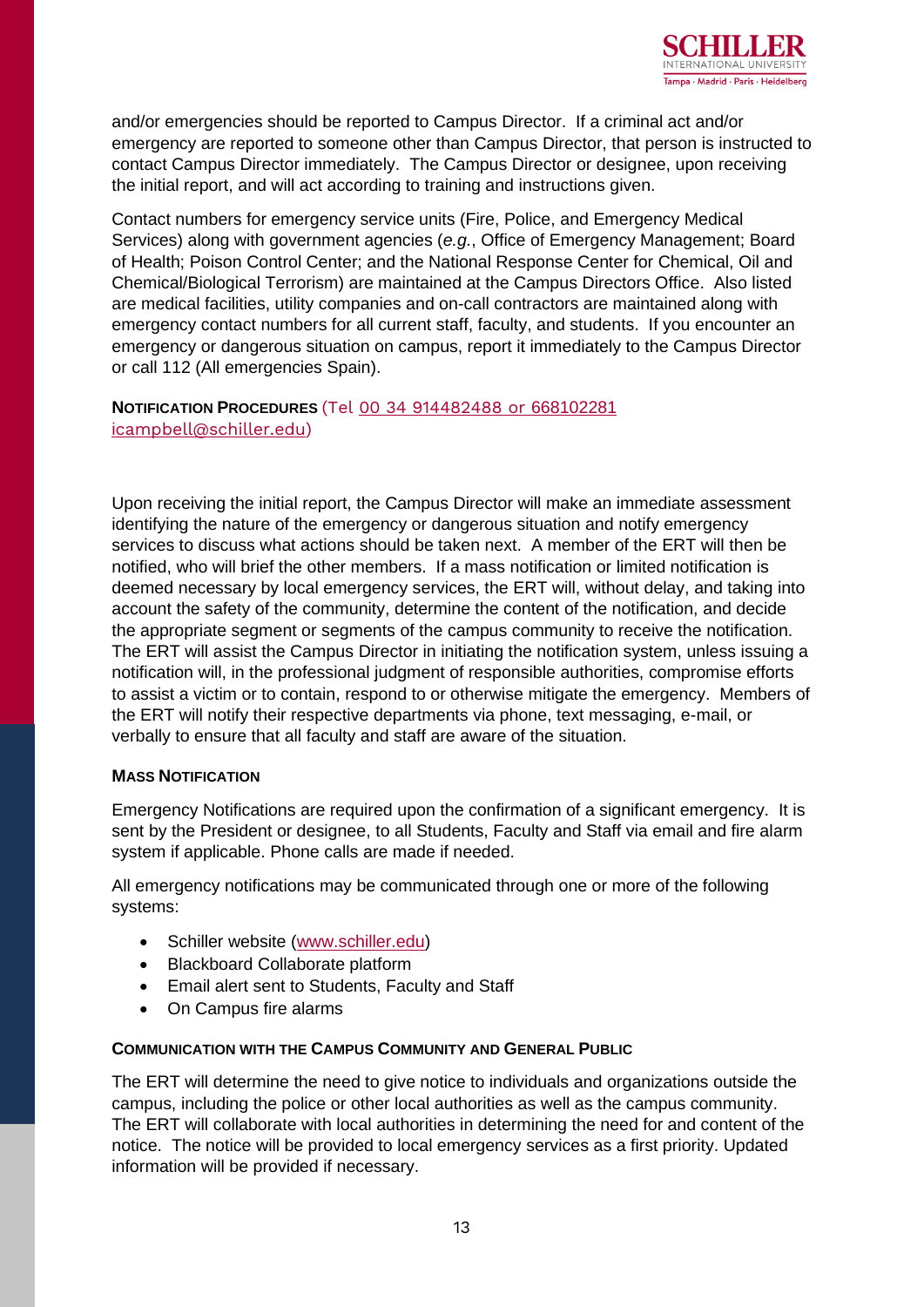

In the event of an emergency or dangerous situation, the University should be contacted on (+34) 91 448 24 88.

#### **ROLE OF COMMUNITY** (Tel 00 34 914482488 or 668102281 i[campbell@schiller.edu\)](mailto:914482488%20or%20668102281%20/icampbell@schiller.edu)

The community is encouraged to notify the Campus Director of a significant emergency or dangerous situation as soon as possible. All matters involving potential violence or circumstances that could harm students, faculty, or staff should be reported immediately to **112**.

#### **ROLE OF STUDENTS**

Students should familiarize themselves with the emergency procedures and evacuation routes in buildings where they reside or use frequently. They should evacuate buildings in an orderly manner when an alarm sounds or when directed to do so by emergency personnel. They should evacuate to pre-designated Emergency Assembly Area in the University Car Park.

#### **ROLE OF FACULTY AND STAFF**

Every member of the faculty and staff should familiarize themselves with the emergency procedures and evacuation routes. Faculty members who are teaching a class during an emergency situation are expected to assist the students in taking appropriate actions. University security will provide communications and coordination with responders, under the direction of the ERT, as needed.

#### **EVACUATION GUIDELINES**

Notification to evacuate a building will be made by any feasible means, including email, fire alarms, public address systems, hand-held public address horns, telephones, and word of mouth as determined by the ERT.

In the event of a fire, employees, students, faculty, staff, and visitors are required to evacuate the building immediately. In non-fire emergencies, a decision to evacuate will be based on the facts and circumstances. Evacuation is likely necessary when the University receives a specific threat (e.g., bomb threat or hazardous material incident) and the recommendation of public safety officials who may be responders.

#### **EVACUATION OF CAMPUS BUILDINGS**

When the order is given to evacuate a building for any reason, occupants are instructed to follow life safety survival skills, to not to use elevators, and to evacuate by way of the nearest safe exit.

#### **LOCK DOWN AND SHELTER-IN-PLACE PROCEDURES**

The safety of our students, staff and faculty is a high priority and an important concern for the University. There is a fire alarm system in place for the immediate evacuation of the campus during an emergency.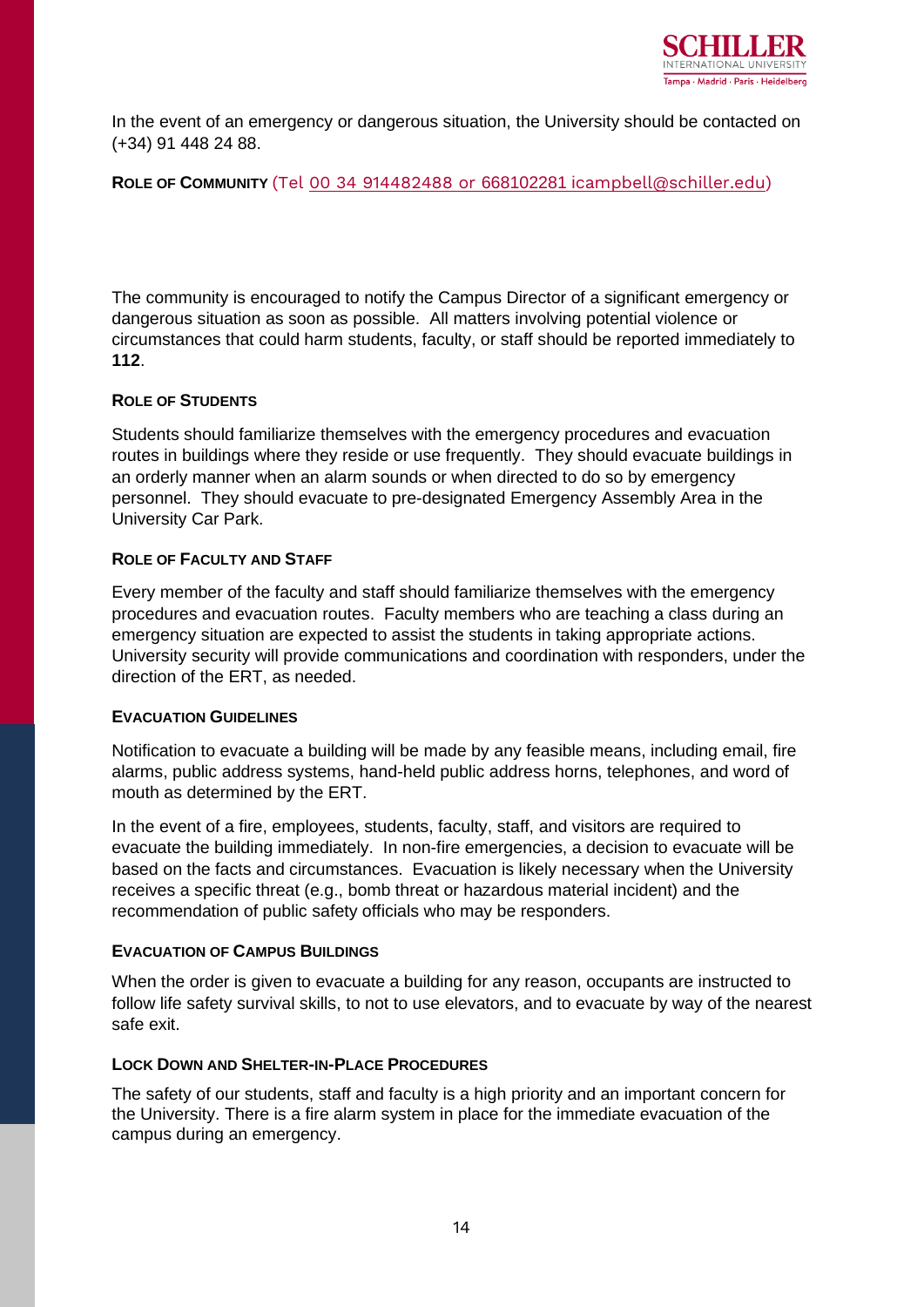

Although our location makes this unlikely, the University has a LOCKDOWN safety procedure, which can be used if and when there is an immediate threat and an evacuation would not be practical.

The University implemented this system because there are many types of threats and situations that can be dynamic and confusing due to unknown factors. We must therefore be flexible in how we communicate and react to keep everyone safe and out of harm's way. For contacting fire, police or medical emergency services please call 112 – this call is free of charge and can be made from any telephone without unlocking access.

If there is an immediate threat to human life, you must react decisively, get out of harm`s way, notify the authorities by dialing **112**, and if necessary, implement and use the fire alarm switch or the new LOCKDOWN procedure. Once a campus official determines a lockdown, an announcement will be made to inform individuals on campus that "**Schiller International University is now in a LOCKDOWN condition**."

In the event of a Lockdown, the following procedures are to be followed:

- The doors to the building should be locked, and no one should be allowed to enter or leave until officially instructed.
- All students in the building should report to the nearest classroom.
- All professors should direct students in the hall to the nearest classroom, lock the doors and windows, turn off the lights, cover the windows, and move students out of the line of sight.
- Professors should take attendance of students in the room and await further instructions.
- Professors may contact the Front Desk, but should understand that immediate response may not be possible.
- All activity should cease. Students are expected to be quiet and to limit movement.
- Students/Staff outside the building must evacuate to an off campus location.

Once the lockdown is over there will be an announcement stating that the "**LOCK DOWN is OVER**" or, you will receive instructions from a University administrator, police, or a fire official. No one is allowed to leave the building until instructed. The staff is committed to improving and encouraging good relations in a diverse cultural environment in the University. Our combined efforts can preserve a safe environment.

#### **BOMB THREAT OR HAZARDOUS MATERIAL THREAT**

#### (Tel 00 34 914482488 or 668102281 i[campbell@schiller.edu\)](mailto:914482488%20or%20668102281%20/icampbell@schiller.edu)

Threats are always taken seriously. Most often a bomb threat is made by telephone, but threats may be conveyed by mail, email, or in person. Bomb threats must be reported immediately. Contact the Campus Director immediately. The Campus Director will contact the appropriate authorities. However, if the threat seems imminent, **call 112**. Security and designated personnel will coordinate with police and fire departments. A decision to evacuate or to lockdown a building will be made with due consideration given the advice offered by first responders.

If searches are necessary, professionals from the police and fire departments will conduct them. University personnel will not conduct searches for explosives or hazardous materials.

If Schiller or any of its employees were to receive a bomb threat by telephone: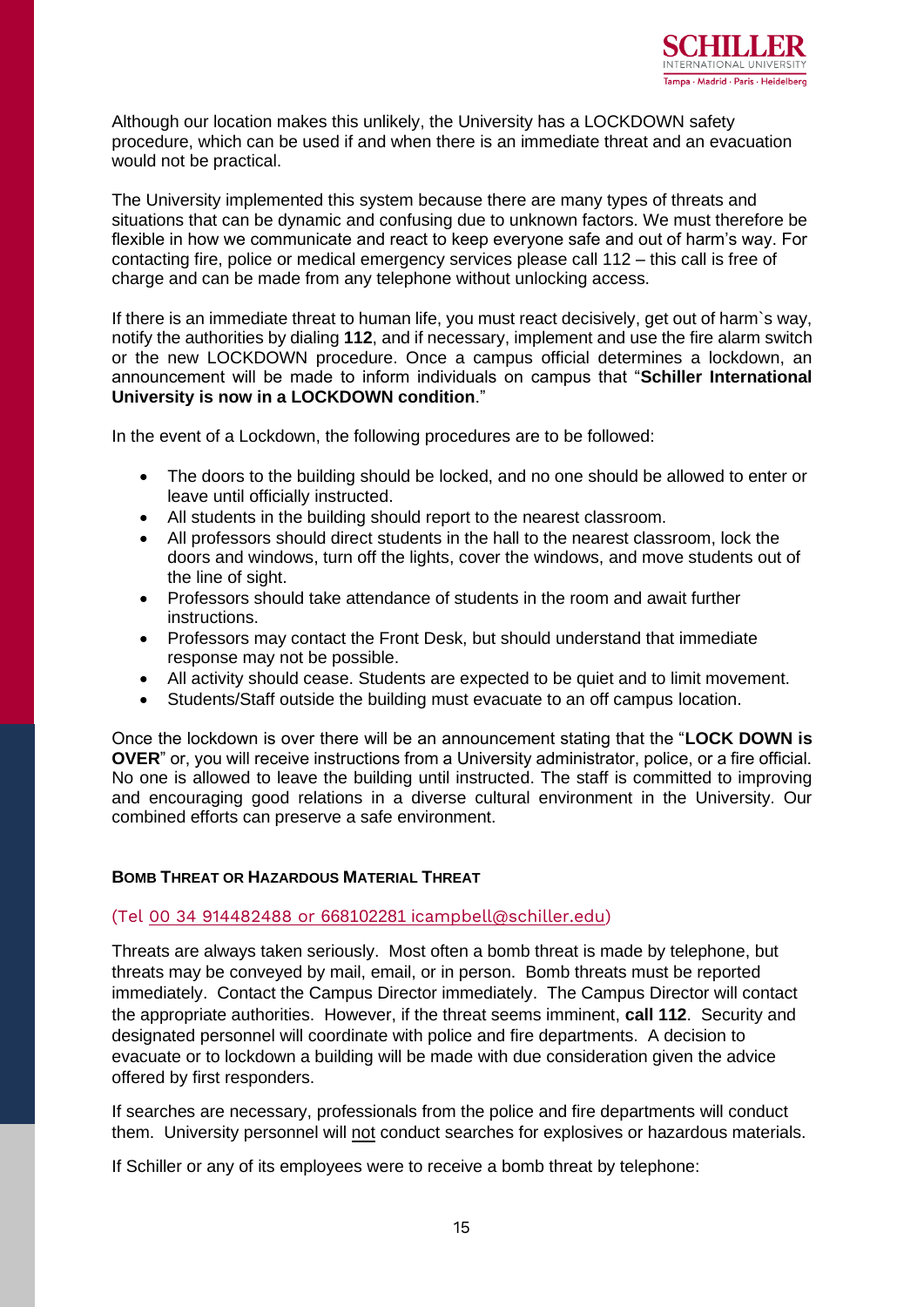

- Remain calm.
- Do not hang up, even if the caller hangs up: The call may still be traceable.
- Ask the caller to repeat what he/she said.
- Ask for more information:
- What is your name?
- Where is it?
- What does it look like?
- What will it do?
- Why are you doing this?
- How can we contact you?
- Do you want to talk with someone?
- Take notes.
	- o What was the exact time of the call?
	- o Was the caller male or female?
	- o Did the person sound old or young?
	- o Did the person have an accent or pronounce words in a strange way?
	- o What was the caller's tone of voice? Was he/she calm or excited?
	- o Was there identifiable background noise?

#### **SERIOUS INJURY OR ILLNESS**

#### (Tel 00 34 914482488 or 668102281 i[campbell@schiller.edu\)](mailto:914482488%20or%20668102281%20/icampbell@schiller.edu)

Serious injury or illness can occur at any time. In the event of a serious injury or severe illness:

- Do not move the ill or injured person.
- Call 112 or call Campus Director.
- Security personnel will notify appropriate members of ERT.
- Trained personnel will give care until first responders arrive.
- Campus Director will file a report of the incident. University Administrative staff will follow up with the ill or injured person.

#### **DRILLS AND TESTING**

Schiller International University schedules periodic fire drills. Every alarm must be taken seriously even if there is no immediate apparent danger. Every student will familiarize himself/herself with the rules and procedures. The rules and procedures for emergency response and evacuation will be published in conjunction with the scheduled drills. Students will use the following procedures during fire drills, when the alarm sounds:

- Open the window blind/ shades
- Leave the wall or overhead light(s) on
- Close the room door, but DO NOT LOCK IT
- Walk quickly and quietly outside by using the stairwells. Do not use elevators.
- Remain outside until the signal is given to return to the building

#### **ALL STAFF, FACULTY AND STUDENTS MUST ASSEMBLE IN THE FRONT PARKING LOT**

Anytime the fire alarm goes off, everyone must evacuate the building immediately through the nearest fire exit. NEVER assume it is "just a fire drill or false alarm." The assembly point for the Campus building is the parking lot on the main side entrance. The entrance, stairs,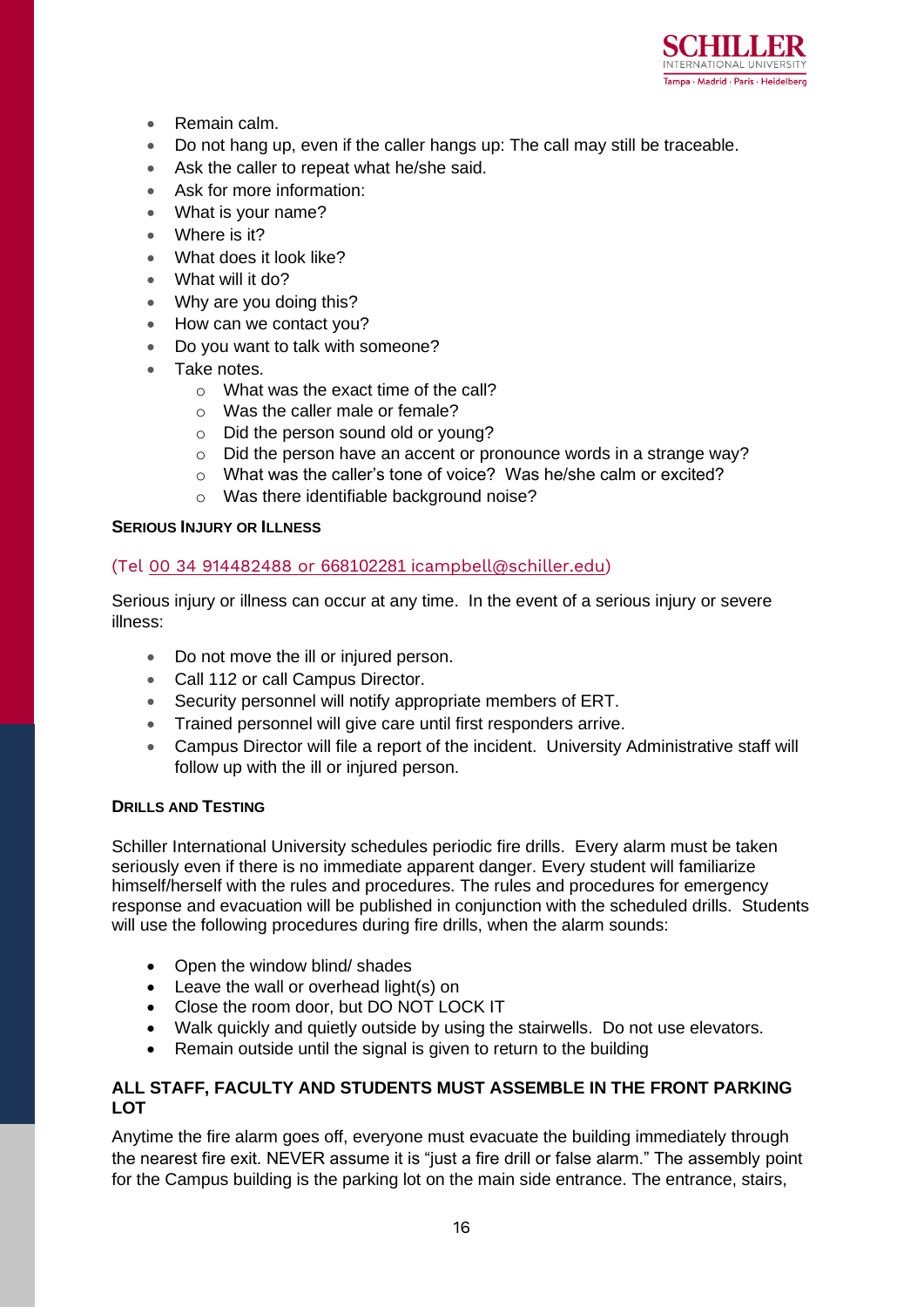

and driveway must be kept clear for the fire truck when it arrives. The pavements and walkways outside the buildings also must be kept clear. Do not use elevators.

#### **TAMPERING WITH FIRE AND SAFETY EQUIPMENT**

Spanish law strictly prohibits tampering with fire and safety equipment in any campus building. This means that pulling false fire alarms, discharging fire extinguishers, removing exit signs, or activating fire hoses will not be tolerated and is subject to disciplinary action.

### **CAMPUS SECURITY MEASURES AND SAFETY INFORMATION**

#### **ACCESS TO CAMPUS BUILDINGS AND GROUNDS**

The University is not considered a large campus. It is centrally located. It is possible for non-University persons to access the campus despite the security code on the doors.

Students, staff and faculty are advised to remain vigilant at all times and to report any suspicious behavior to the Campus Director.

In an emergency: **Call 112.**

#### **Security Considerations Used in the Maintenance of Campus Facilities**

#### (Tel 00 34 914482488 or 668102281 i[campbell@schiller.edu\)](mailto:914482488%20or%20668102281%20/icampbell@schiller.edu)

All university faculty and staff are responsible for reporting maintenance and other safety issues to the Campus Director as soon as possible. The Campus Director will then report the issue to facility management. This will help ensure that all lighting, doors, sidewalks, parking lots, and other areas are kept in good working order.

#### **SUSPICIOUS ACTIVITIES YOU SHOULD REPORT**

#### (Tel 00 34 914482488 or 668102281 i[campbell@schiller.edu\)](mailto:914482488%20or%20668102281%20/icampbell@schiller.edu)

Unusual sounds such as screams or shouts should be investigated cautiously and reported to the Madrid Campus Director. If required **call 112.**

If you notice anyone checking doors to see if they are open or looking into windows or parked cars, advise the Campus Director. If you see anyone being forced into a vehicle, **call 112**.

If you see property being taken from any building on campus by unknown persons, call the Campus Director or notify a member of staff. It could be a burglary in progress. Write down a description of the persons and their vehicle, including license plate number, to give to Campus Director.

## **TIMELY WARNING AND CAMPUS CRIME ALERTS**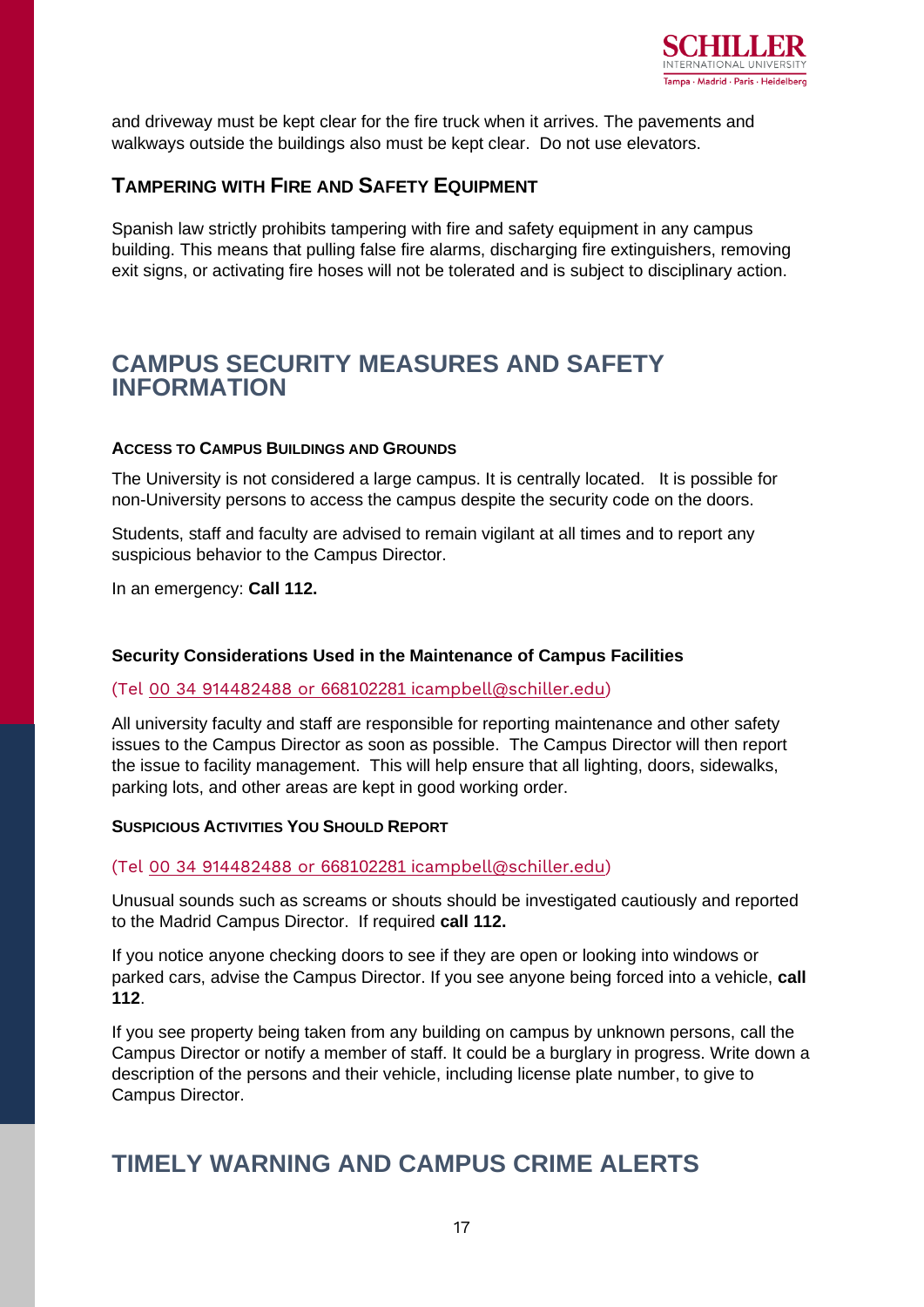

The Clery Act and associated regulations require that each campus provide a timely warning to the campus community concerning the occurrence of a Clery crime that the institution believes represents a continuing threat to the campus community. The determination that there is a continuing threat will be made by the Emergency Response Team on the basis of information presented by the Campus Director (Tel 00 34 [914482488](mailto:914482488%20or%20668102281%20/icampbell@schiller.edu) or 66810228[1](mailto:914482488%20or%20668102281%20/icampbell@schiller.edu) i[campbell@schiller.edu\)](mailto:914482488%20or%20668102281%20/icampbell@schiller.edu) or local authorities. The Emergency Response Team will decide on the content of the notice and how it will be disseminated. The Madrid Campus Director will ensure any notice is released promptly. Campus crime alerts are posted in public areas around campus, and may be accompanied by emails, text messages, or notices delivered to students directly, as appropriate.

#### **Safety Information**

Schiller International University is dedicated to promoting and maintaining safety awareness and a security wise environment. Presentations and special workshops on personal safety and related safety topics are provided for all campus members and at student orientation. Informational news articles, flyers, and safety-related brochures are developed and distributed to students and employees describing incidents affecting campus security, as needed. The University encourages students and employees to take responsibility for their own safety by taking proactive steps to reduce the likelihood of crimes on campus or to themselves. Campus security procedures and practices are explained to students during orientation and continued throughout the year. Crime prevention literature is available from the Campus Director. (Tel 00 34 914482488 or 668102281 i[campbell@schiller.edu\)](mailto:914482488%20or%20668102281%20/icampbell@schiller.edu)

## **Sexual Assault, Domestic Violence, Dating Violence, and Stalking Policy**

**The Madrid Campus abides by both Title IX and Spanish legislation.**

#### **SEXUAL HARRASEMENT GRIEVANCE POLICY AND PROCESS**

This information is publically available in in the Employee Handbook, Catalog and website

Schiller International University will investigate and adjudicate formal complaints of harassment and sexual harassment using a grievance process that incorporates due process principles, treats all parties fairly, and reaches reliable responsibility determinations.

Sexual harassment means conduct on the basis of sex that satisfies one or more of the following:

(i) A school employee conditioning education benefits on participation inunwelcome sexual conduct (i.e., quid pro quo); or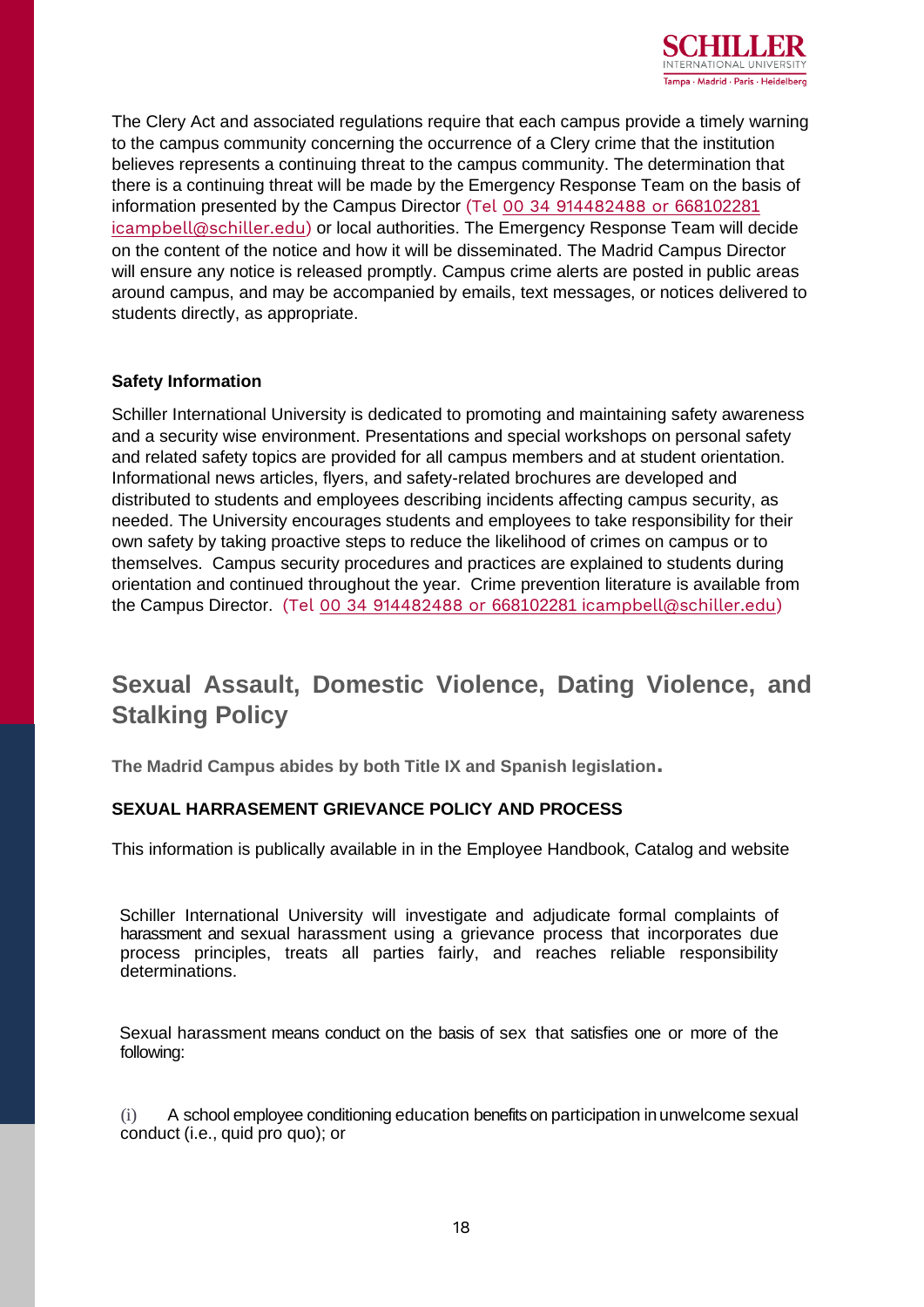

(ii) Unwelcome conduct that a reasonable person would determine is so severe, pervasive, and objectively offensive that it effectively denies a person equal access to the school's education program or activity; or

Sexual assault (as defined in the Clery Act), rape, dating violence, domestic violence, or stalking.

#### **SIU grievance process:**

- SIU will give both parties written notice of the allegations, an equal opportunity to select an advisor of the party's choice, and an equal opportunity to submit and review evidence throughout the investigation;
- SIU's Title IX personnel will objectively evaluate all relevant evidence without prejudgment ofthe facts at issue and free from conflicts of interest or bias for or against either party;
- SIU will protect parties' privacy by requiring a party's written consent before using the party's medical, psychological, or similar treatment records during a grievance process as well as requiring written non-disclosure by all participants of any part of the process to protect the complainants, respondents and witnesses from being exposed to third parties;
- SIU will obtain the parties' voluntary, written consent before using any kind of "informal resolution" process, such as mediation or restorative justice, and not use an informal process where an employee allegedly sexually harassed a student;
- SIU will apply a presumption that the respondent is not responsible during the grievance process, so that the school bears the burden of proof and the standard of evidence is applied correctly;
- SIU will use either the preponderance of the evidence standard or the clear and convincing evidence standard for formal complaints against students as for formal complaints against employees;
- SIU will ensure the decision-maker is not the same person as the investigator or the Title IX Coordinator;
- SIU may hold a live hearing and allow cross-examination by party advisors (never by the parties personally) this may be done through virtual means if necessary making use of university technology;
- SIU will protect all complainants from inappropriately being asked about prior sexual history;
- SIU will send both parties a written determination regarding responsibility explaining how and why the decision- maker reached conclusions;
- SIU will effectively implement remedies for a complainant if a respondent is found responsible for sexual harassment;
- SIU will offer both parties an equal opportunity to appeal;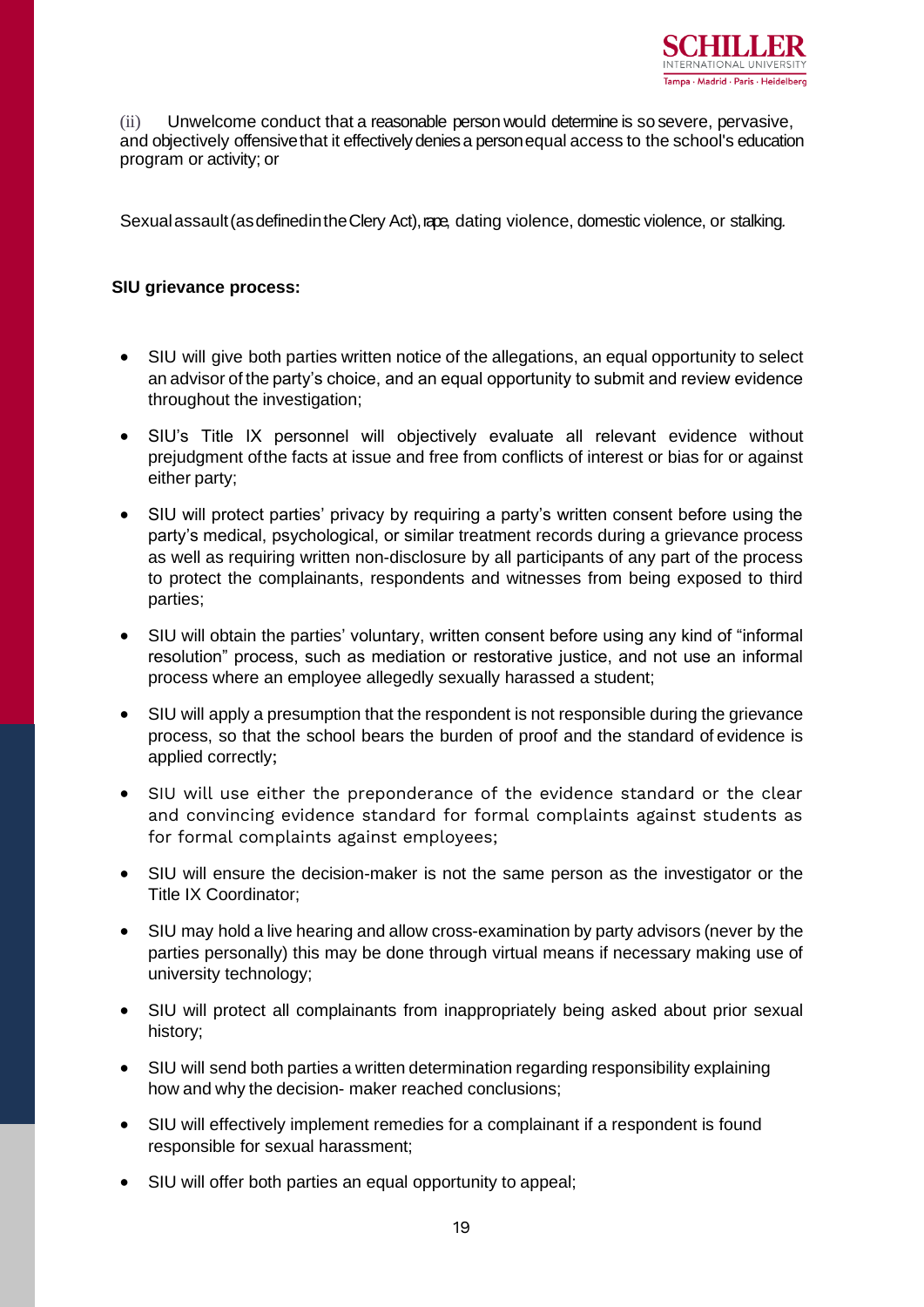- SIU will provide a reporting process of such incidents that protects the anonymity of the complainant or any witness who wishes to report such an incident.
- SIU will protect any individual, including complainants, respondents, and witnesses, from retaliation for reporting sexual harassment or participating (or refusing to participate) in any Title IX grievance process;
- SIU will make all materials used to train Title IX personnel publicly available on the school's website.
- SIU will document and keep records of all sexual harassment reports and investigations.

#### **DEFINITIONS & LEGISLATION – SPAIN.**

**ALL RESIDENTS OF SPAIN ARE EXPECTED TO ABIDE BY SPANISH LAW.**

#### *Statutory Definition of Rape*

Whoever offends against the sexual freedom of another person, using violence or intimidation, shall be punished for sexual assault with a sentence of imprisonment from one to five years. **Spain Criminal Code, Article 178**

When the sexual assault consists of vaginal, anal or oral penetration, or inserting body parts or objects into either of the former two orifices, the offender shall be convicted of rape with a sentence of imprisonment from six to twelve years. **Spain Criminal Code, Article 179**

The Age of Consent in Spain is **16 years old**. The age of consent is the minimum age at which an individual is considered legally old enough to consent to participation in sexual activity. Individuals aged 15 or younger in Spain are not legally able to consent to sexual activity, and such activity may result in prosecution for **statutory rape** or the equivalent local law.

Spain statutory rape law is violated when an individual has consensual sexual contact with a person under age 16. **Spain does not have a close-in-age exemption**. Close in age exemptions, commonly known as "Romeo and Juliet laws" in the [United States,](https://www.ageofconsent.net/states) are put in place to prevent the prosecution of individuals who engage in consensual sexual activity when both participants are significantly close in age to each other, and one or both partners are below the age of consent.

Because there is no close-in-age exemption in Spain, it is possible for two individuals both under the age of 16 who willingly engage in intercourse to both be prosecuted for statutory rape, although this is rare. Similarly, no protections are reserved for sexual relations in which one participant is a 15-year-old and the second is a 16 or 17 year old.

**Criminal Code, Article 180:** 1. The preceding conduct shall be punished with prison sentences of five to ten years for assaults pursuant to Article 178, and from twelve to fifteen years for those of Article 179, when any of the following circumstances concur: 1. When the violence or intimidation made are of a particularly degrading or humiliating nature; 2. When the acts are committed by joint action of two or more persons; 3. When the victim is especially vulnerable due to age, illness, handicap or circumstances, except for what is set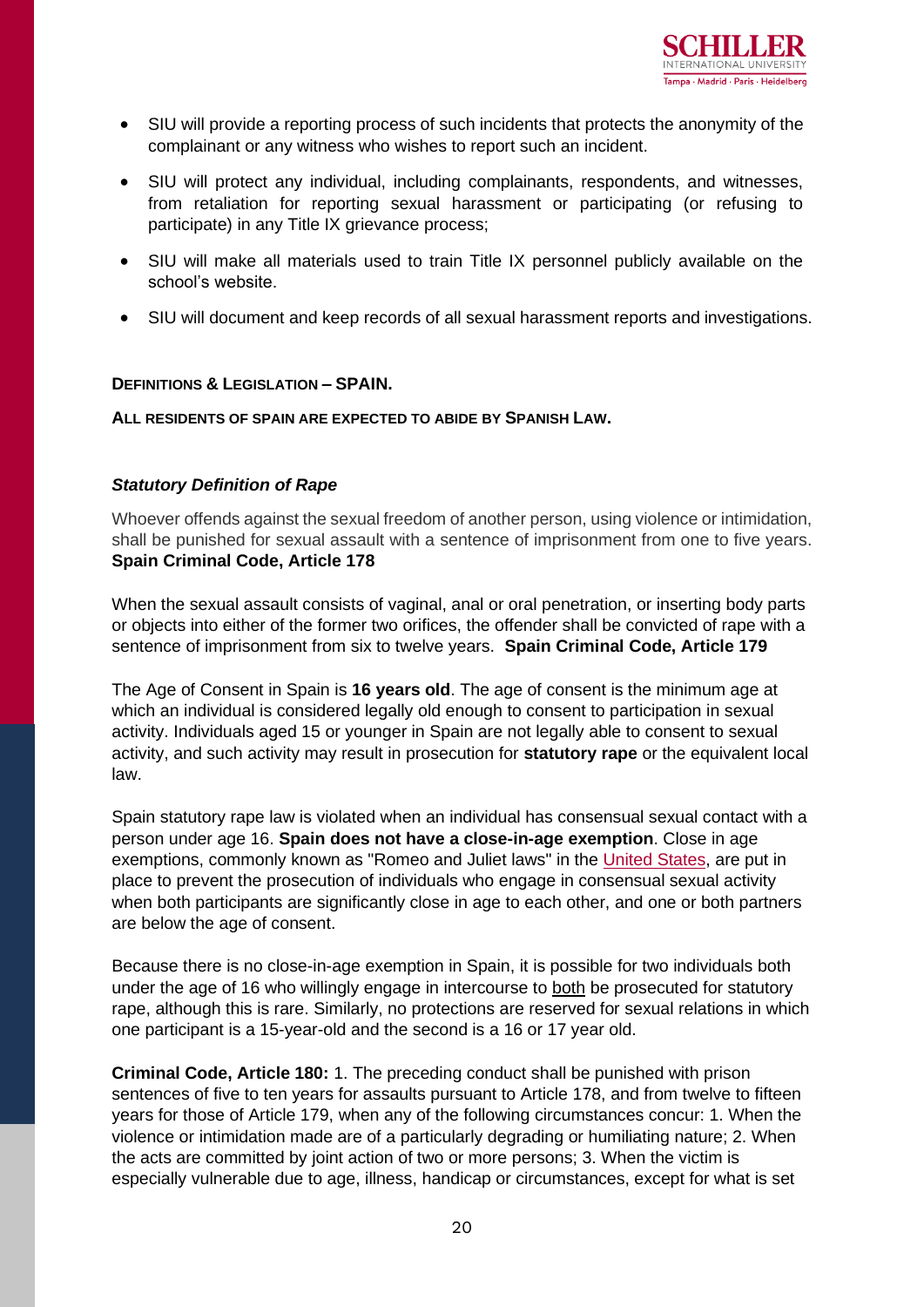

forth in **Article 183**; 4. When, in order to execute the offence, the offender has availed himself of a superiority or relationship, due to being the ascendant, descendent or brother or sister, biological or adopted or in-law of the victim; 5. When the doer uses weapons or other equally dangerous means which may cause death or any of the injuries foreseen in Articles 149 and 150 of this Code, without prejudice to the relevant punishment for the death or injuries caused. 2. Should two or more of the above circumstances concur, the penalties foreseen in this Article shall be imposed in the upper half. (**Criminal Code, Article 180)**

#### *Statutory Definition of Consent*

Sexual abuse: Whoever, without violence or intimidation and without there being consent, perpetrates acts against the sexual freedom or indemnity of another person, shall be convicted of sexual abuse, with a sentence of imprisonment from one to three years or a fine.

#### *Sex Offender Registry*

There is currently no Sex Offender Registry in Spain; however, there are plans to institute one in the future.

#### *Domestic Violence Organic law 1/2004 of 28 December*

In 2004 the Spanish parliament approved organic law 1/2004 of 28th December. The law is devised to combat domestic violence and comprises of many different measures aimed at rapid protection for victims or potential victims and swiftly punishing the aggressors. The law has different targets:

- 1. Victim support. Creation of emergency telephone numbers with 100% availability giving the victims on the spot practical advice and psychological help. Creation of social centers for assistance of victims and their children. Free specialized juridical assistance, special economic assistance and employment help.
- 2. Legal measures. Creation of specialized tribunals with powers for immediate action. According to the magnitude of the problem the judge will dictate estrangement measures, arrest of the aggressor or deprivation of parental rights and child custody. Increased punishment for aggressors. Any domestic violence cases will be considered criminal.
- 3. Administrative measures. Creation of specialized corps of the Local police and the "Guardia Civil" with agents trained for dealing with domestic violence cases. Creation of the "Observatorio Nacional de Violencia sobre la Mujer" in charge of the statistical follow up, in order to analyze the effect of the new laws on Spanish society.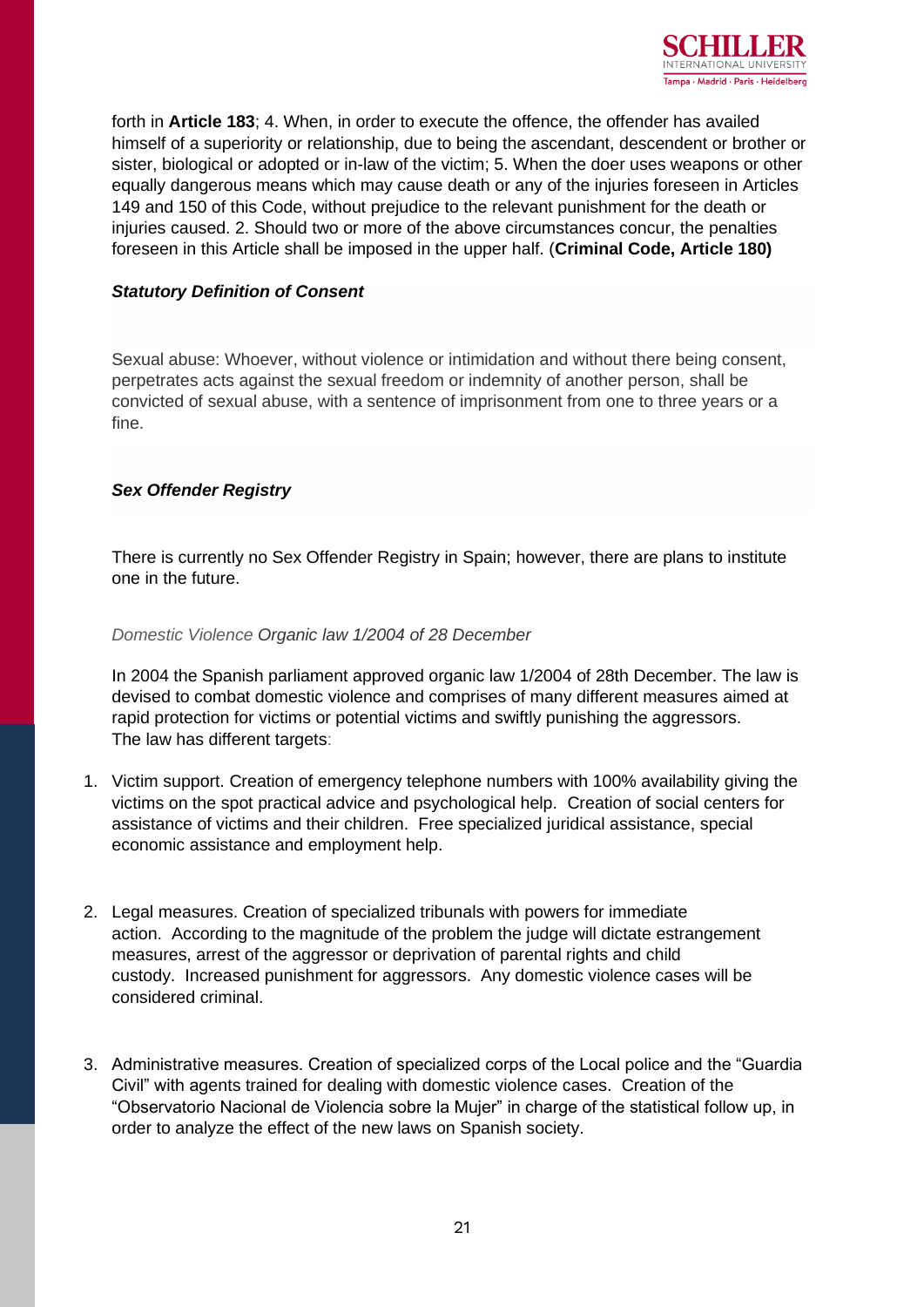

4. Education of Spanish society. Even though this law has been criticized it is considered one of the most advanced and radical legislations of this kind within the European Union.

#### Penalties

Law 1/2004 increased the penalties and hardened the conditions for suspension of sentence. Additionally, any suspension of sentence will not prevent the perpetrator from undergoing a social rehabilitation program and psychological therapy. Resistance or lack of cooperation while in rehabilitation or therapy will mean the cancellation of the suspension and the full application of the sentence. A suspension of custody, patria potestad, and foster care will always be applied in cases where there are minors in the family.

The prison sentence can be turned into community work at the Judge's discretion.

Physical aggressions with injuries will be punished with a prison sentence of 2 to 5 years, which will be heightened for:

- Usage of weapons or dangerous objects
- Premeditation or special cruelty
- If the victim is disabled or less than 12 years' old
- If there is a sentimental relationship with the victim (even when not living in the same house).
- If the victim is especially vulnerable

Psychological aggression, mistreatment or any other physical aggression without injuries will be punished with prison sentences from 6 months to one year. The additional aggressions above will be taken into consideration.

Menace or coercion will be punished with prison sentences from 3 months to one year. A special aggravation of 50% of the sentence will be added if the crime was perpetrated in the presence of minors.

Other penalties for mild abuse which are not considered as a crime will be sentenced with fines.

Protection measures for the victims and their families

Depending on the situation, the Judge will be able to apply estrangement measures and may order the victim or the perpetrator to leave the family domicile. The estrangement measures will be enforced with any means that will be deemed necessary including forcing perpetrators to wear GPS locator bracelets.

In exceptional cases the judge can instruct a public or private agency to find a temporary dwelling for the victim.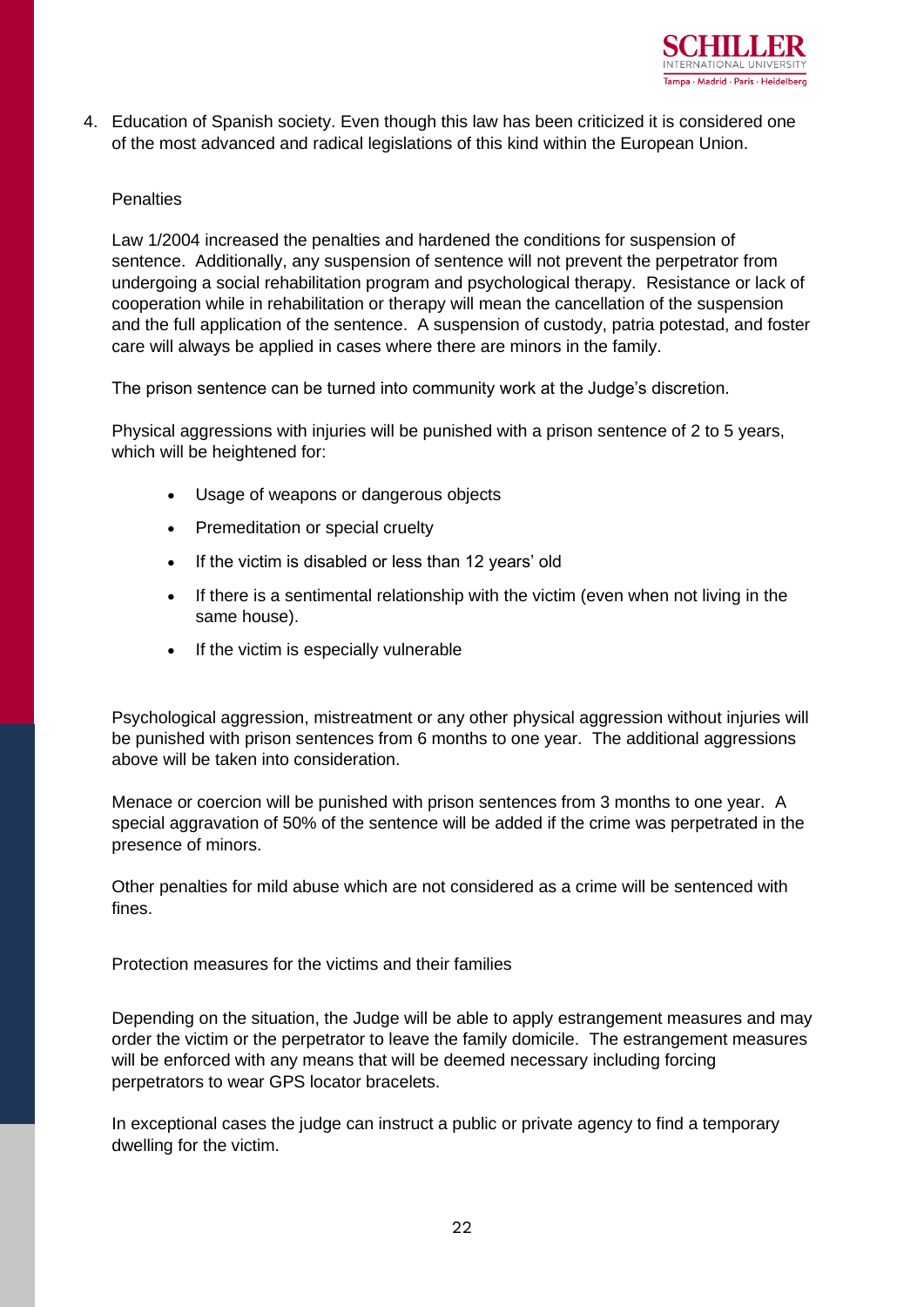

The Judge can decide to prevent any form of communication between perpetrator and victim.

Apart from the suspension of custody, patria potestad, and foster care, the judge can enforce the suspension of visits to children by the perpetrator.

In any case confidentiality will be of the utmost importance and victims will be allowed to change their names as a temporary or permanent measure.

Help Measures for Victims

#### **Employment**

Where possible victims will have the right to flexible working hours, work time reduction and work mobility. If a domicile change results in unemployment, the time spent looking for a new employment will still be accounted for regarding pension contributions. Special help will be given for finding a new job.

If the victim has an income below 75% of the minimum professional salary, social services will help with a single payment equivalent to 6 months of unemployment benefit. If there are other circumstances involving handicapped people or dependent children that sum can be increased up to 24 months of unemployment benefit.

#### **Housing**

Victims will have priority access to social housing. In any case the judge considering the situation can apply a housing benefit payment.

What to do if you are a victim.

If you are a victim, you should immediately call 016 (emergency phone for domestic mistreatment). The operators will be able to talk to you in Spanish, English or French and will give you practical and psychological assistance. The service is totally free and confidential and will not appear on telephone bills. For emergencies you should call The Guardia Civil 062 or the Police 091. If the Guardia Civil or the Police are intervening, they will immediately take measures to distance or arrest the aggressor.

It is very important to collect any evidence available like broken objects, ripped clothes and any object that served as a weapon or stained with blood.

If you go or the police take you to hospital, clearly specify that you have been assaulted and do not alter your physical appearance (like changing clothes or showering) as this could destroy evidence that could be collected by medical personnel. Get a medical report; it will be important when you report the aggressor later on.

If the aggressor insists on going with you to hospital, keep in mind that he will probably try to influence your statements at the hospital.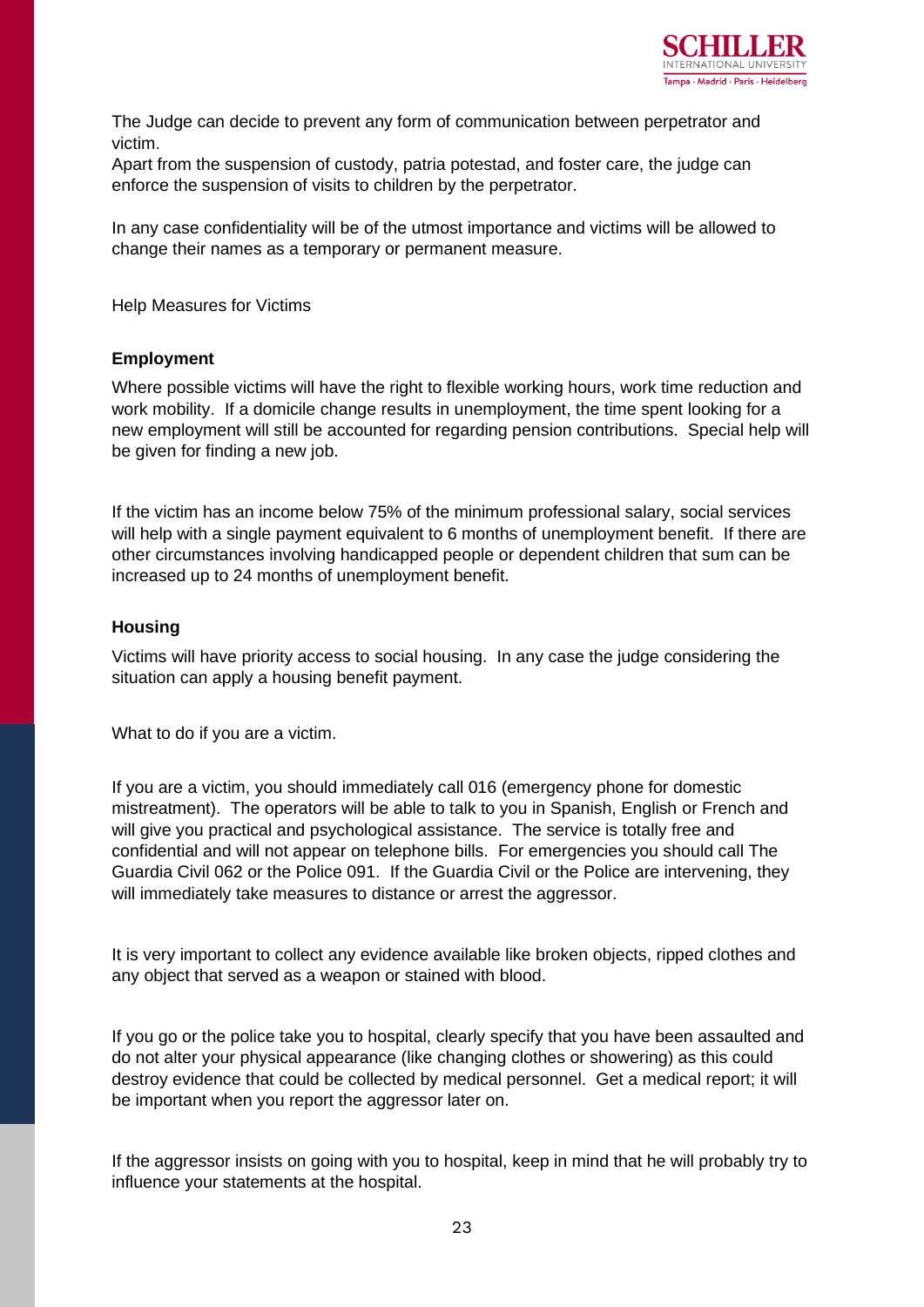

#### Report the aggressor

Past behavior is an indicator of future behavior; therefore, if you have been assaulted once by your partner or a family member, it is likely that the pattern is going to repeat itself. Physical or psychological aggressions have no space in a civilized society therefore aggressors must be punished. Victims should not feel guilty when reporting their partner or a family member to the police. Reporting the aggressor is also a way to help him as it is the first step towards rehabilitation therapy.

Before starting the process, it is important to collect all possible evidence. If the police come to your home, make sure that they collect all possible data that will support the legal procedure.

Experts say that after reporting aggression it is risky for the victim to share the same dwelling with the aggressor as the "denuncia" could trigger even more violent behavior. It is therefore recommended to leave the common domicile until the tribunal dictates an estrangement order for the aggressor or a protection order for the victim. This is very quick and will take 72 hours at most.

#### *Violence against Women Act (VAWA)*

The Violence Against Women Act of 1994 is a US Federal Law under Title IV § 40001-40703 of the Violent Crime Control and Law Enforcement Act, HR 3355, signed by President Clinton on September 13, 1994.

In Spain, the law protecting victims of sexual aggression is **the Ley Orgánica de Medidas de Protección Integral contra la Violencia de Género. (BOE-A-2004-21760)**. Definitions of domestic violence are similar to those for the USA.

Any one experiencing violence or harassment should report this to the Campus Director or to the local Police immediately. (Tel 00 34 [914482488](mailto:914482488%20or%20668102281%20/icampbell@schiller.edu) or 66810228[1](mailto:914482488%20or%20668102281%20/icampbell@schiller.edu) i[campbell@schiller.edu\)](mailto:914482488%20or%20668102281%20/icampbell@schiller.edu)

#### **Bystander Intervention**

A bystander is a person who is present but not involved: an onlooker or spectator. Bystander Interventions are in-the-moment interventions where those around an individual or group who are engaging in risky or dangerous behavior, intervene in an attempt to prevent harm. Steps to intervening include:

- Notice the event or issue
- Determine whether the issue is an emergency or problem
- Take responsibility
- Know what to do
- Take action by directly assisting the victim, detouring the action, or reporting the activity to appropriate authorities

An incident may qualify as rape or sexual assault regardless of whether the victim knows the assailant; the degree of physical or verbal resistance offered by the victim; the presence or absence of physical injuries to the victim; or the presence or absence of the victim's previous voluntary association, sexual or otherwise, with the assailant.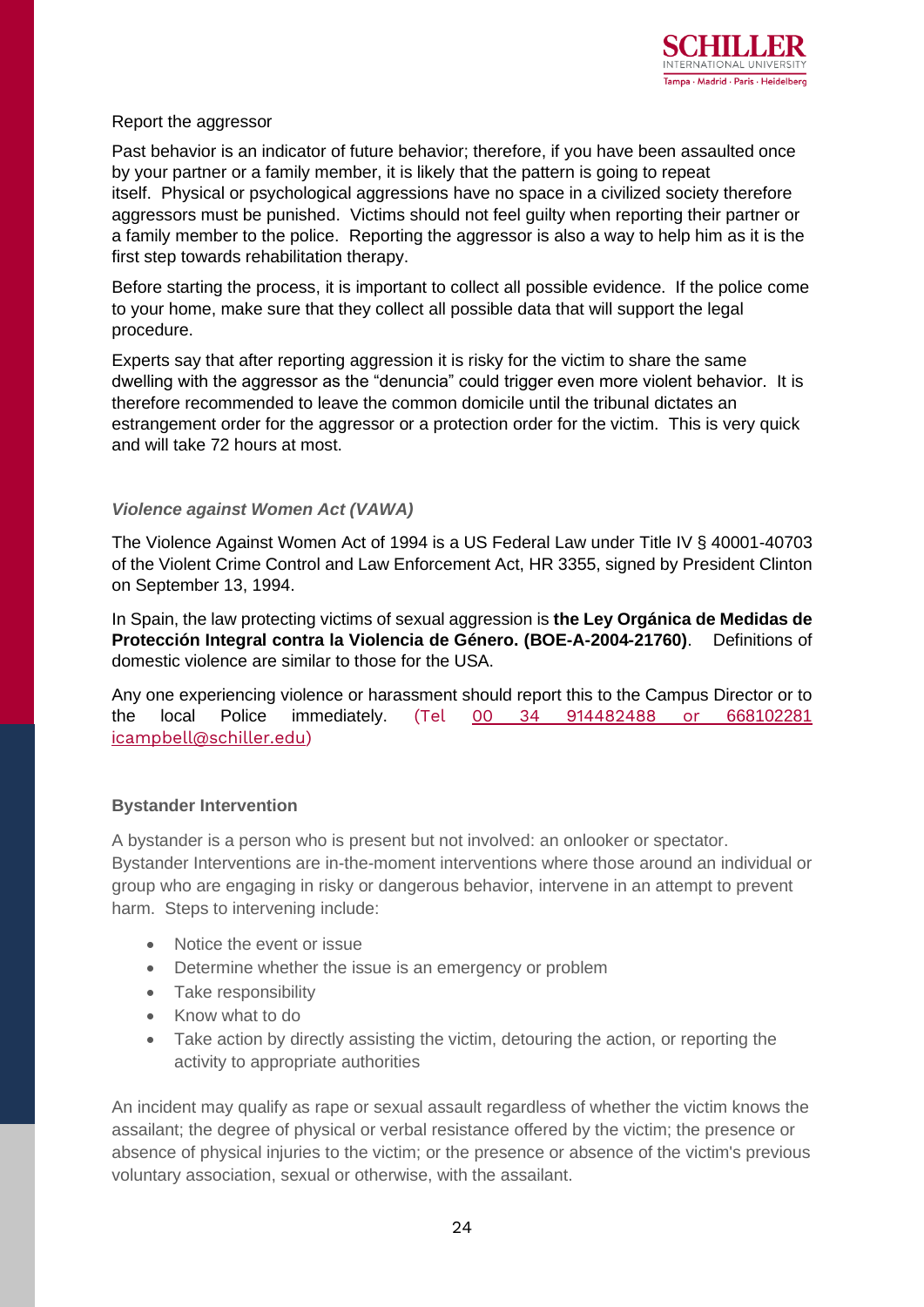

Sexual assault includes any form of nonconsensual sexual intercourse committed by physical force, coercion, threat or intimidation, actual or attempted and includes (but is not limited to) any or all of the following behaviors: oral, vaginal, or anal intercourse; sexual touching, exhibitionism, sexual contact with someone who is incapable of consent; and sexual contact with someone who has resisted verbally or physically.

Persons defined as incapable of consent to sexual activity include those whose judgment has been impaired due to the ingestion of drugs or alcohol, the mentally incapacitated, or someone who is unconscious.

#### **POLICY STATEMENT ON SEXUAL ASSAULT**

Schiller International University prohibits rape, sexual assault, or other forms of nonconsensual sexual activity. Sexual assault violates federal, state, and local laws. Victims of rape or sexual assault are encouraged to file a complaint as soon as possible after the incident. It is important to preserve any evidence of a sexual assault for proof of a criminal offense. All claims of sexual assault will be promptly and thoroughly investigated and corrective action taken if warranted by the results of the investigation. Such action may lead to a campus judicial hearing or to civil or criminal proceedings against the assailant. A student may be found guilty of sexual assault by a campus disciplinary body regardless of whether he or she is found guilty in civil or criminal proceedings.

#### **POLICY STATEMENT ON DOMESTIC VIOLENCE, DATING VIOLENCE, STALKING**

Schiller International University prohibits domestic violence, dating violence, and/or stalking. Victims of domestic violence, dating violence, and stalking are encouraged to file a complaint as soon as possible after the incident. It is important to preserve any evidence of an assault for proof of a criminal offense. All claims will be promptly and thoroughly investigated and corrective action taken if warranted by the results of the investigation. Such action may lead to a campus judicial hearing or to civil or criminal proceedings against the assailant. A student may be found accountable by a campus disciplinary body regardless of whether he or she is found guilty in civil or criminal proceedings.

#### **PREVENTION AND AWARENESS PROGRAMMING**

Programming designed to prevent and promote awareness of sexual assault, domestic violence, dating violence, and stalking is offered on campus throughout the year. A variety of prevention and awareness materials, such as brochures, videos, and posters, are available in the Student Services office, which are designed to promote positive and healthy behavior. The University is committed to reducing the risk to its students, by providing opportunities for discussion and education on this issue.

#### **RETALIATION**

Retaliation against any individual exercising a legal right, such as filing a complaint in good faith or providing information during an investigation, is also expressly prohibited, will not be tolerated and will result in disciplinary action, regardless of the disposition of the underlying complaint.

#### **REPORTING PROCEDURES**

A student who has been sexually assaulted has several options for reporting the incident and receiving information and support: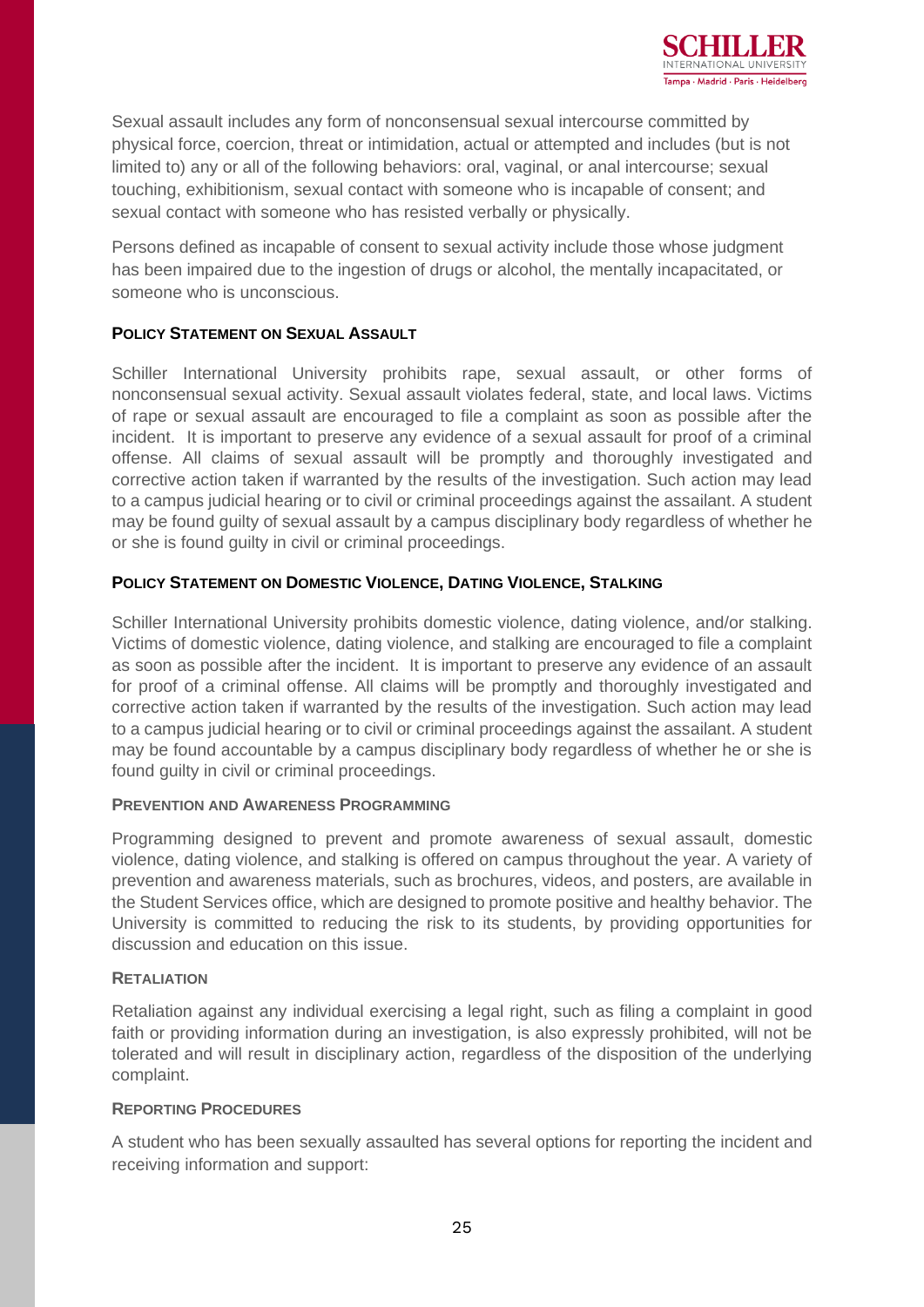

## **Report the Assault on Campus.**

If you have been assaulted by a member of the University community or on campus by a noncommunity member, you may file a complaint by contacting one of the following people directly:

- Campus Safety Officer may be contacted at any time by calling extension 3112
- Title IX coordinator- 91448 24 88 ext, 3112 or (668102281)
- Off-campus emergency services can be reached calling **112**

These resource personnel can inform you of your options and provide assistance in pursuing them. You may contact them in person or by telephone. You should be aware that University personnel may likely be required to inform the police of any sexual assaults of which they become aware. Remember, it is important to preserve evidence that may be needed as evidence to prove a sexual assault.

#### *CONFIDENTIALITY*

Confidentiality will be kept as much as possible although it may hinder the investigation process. Confidentiality may be withdrawn to prevent future incidents and/or to eliminate a threat to the community. The university is required to report sexual assaults, domestic/dating violence, and stalking allegations in the Annual Security Report and to the Department of Education. All personally identifying information is not included on in any public record keeping.

Personally identifying information is defined in Section 40002(a) of the Violence Against Women Act of 1994 as individually identifying information for or about an individual, including information likely to disclose the location of a victim of domestic violence, dating violence, sexual assault or stalking, regardless of whether the information is encoded, encrypted, hashed or otherwise protected, including: a first and last name; a home or other physical address; contact information (including a postal, e-mail or Internet protocol address, or telephone or facsimile number); a social security number, driver's license number, passport number or student identification number; and any other information, including date of birth, racial or ethnic background, or religious affiliation that would serve to identify any individual.

#### *REPORT THE ASSAULT TO THE POLICE.*

A complaint can be filed with the Police Department or other law enforcement agency. Schiller International University personnel may be required to report the incident to law enforcement to assist in the investigation process. Reporting an assault is not the same thing as prosecuting the alleged offender. You can decide later if you want to prosecute. The Campus Safety Officer can assist you with this process if you choose.

#### *PRESERVATION OF EVIDENCE*

It is important to preserve any evidence of the incident. Reporting the incident immediately is a good way to help with this process, and the Campus Safety Officer will assist you. Educational resources are available to learn what steps you can take to preserve evidence.

#### *GO TO A HOSPITAL.*

Seek assistance at the hospital of your choice, where you may receive treatment for injuries as well as tests that can provide evidence that may be crucial, should you decide to prosecute. You should call 112 and have them take you to the hospital. Campus Safety Officer cannot provide transportation. Being treated at the hospital does not mean you have to press charges.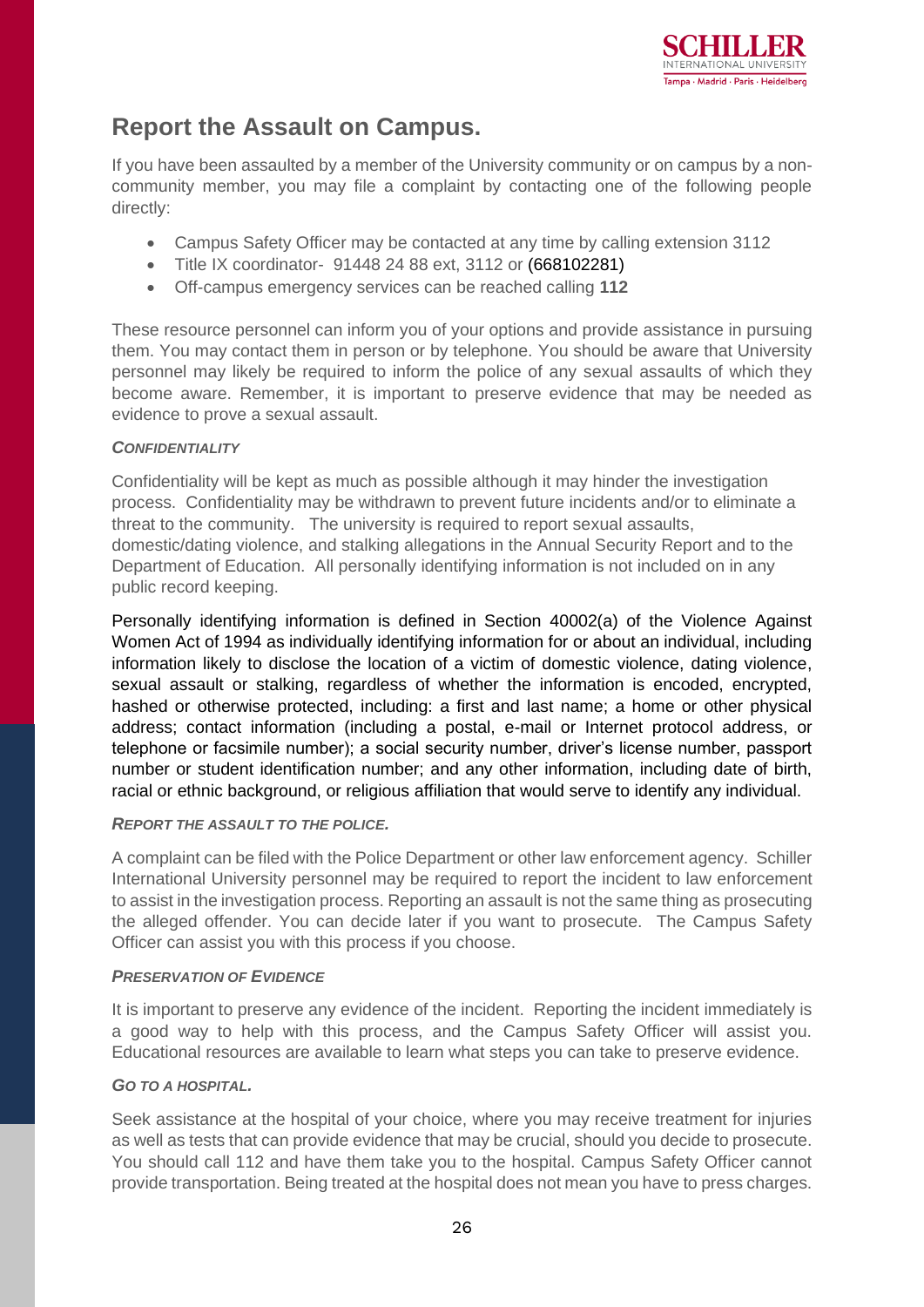

#### *SEEK COUNSELING.*

A trained counselor can assist you during this time of need, advise you of your options and provide you with support in pursuing them. For referral to a counselor, contact Campus Safety Officer or Title IX coordinator.

The Madrid Campus provides counselling for financial aid, academics and career services on campus. Assistance is provided to help students obtain student visas and student residency for Spain. The campus will provide immediate support to all victims. This will include referal to the appropriate external health, legal and police services. Students with health or mental health conditions requiring support will be provided with external contacts of professionals specialized in the relevant areas of support.

#### **Reporting an Assault to the Police Department**

Regardless of where you have been assaulted or by whom, you may call the Madrid Police Department at **112 or go direct to a Police Station, (Comisaria).** Filing a report (denuncia) is not the same as pressing charges and does not obligate you to press charges. However, if sufficient evidence exists, the Prosecutor's Office could decide to press charges and may require you to testify. The following provides information regarding your options within the criminal justice system:

#### *FILE A REPORT.*

A uniformed, on-duty police officer will take your report. He or she probably will ask a number of questions regarding the incident to be certain that he or she has all the information needed. You have the right to request a translator if required.

#### **PROTECTIVE ORDERS AND OTHER INTERIM MEASURES**

The university does not have the authority to issue or enforce legally mandated protective orders but will assist the victim of sexual assault, domestic violence, dating violence, and/or stalking in applying for and obtaining such an order from the local court system. Campus Security Officers will remain vigilant and assist in reporting violations of protective orders.

The university is obligated to offer reasonable interim measures that are used to protect the safety and well-being of alleged victims of a crime. Campus Directors will ensure students receive written notification of all their rights and options, regardless of whether a student chooses to report the incident Campus Security or to Law Enforcement Officers. This written notification will describe options for, available assistance in and how to request changes to academic, living, transportation and working situations or other protective measures. The university will make such accommodations or provide such protective measures if the complainant requests them and if they are reasonably available, regardless of whether the complainant chooses to report the incident to Campus Security or local law enforcement.

 A victim may also request that the alleged respondent's campus privileges be temporarily suspended (temporary suspension) until the investigation and judicial process is complete. This request can be filed with the Campus Director and if reasonable, action will be taken promptly.

Protective measures and accommodations will remain confidential to the fullest extent possible.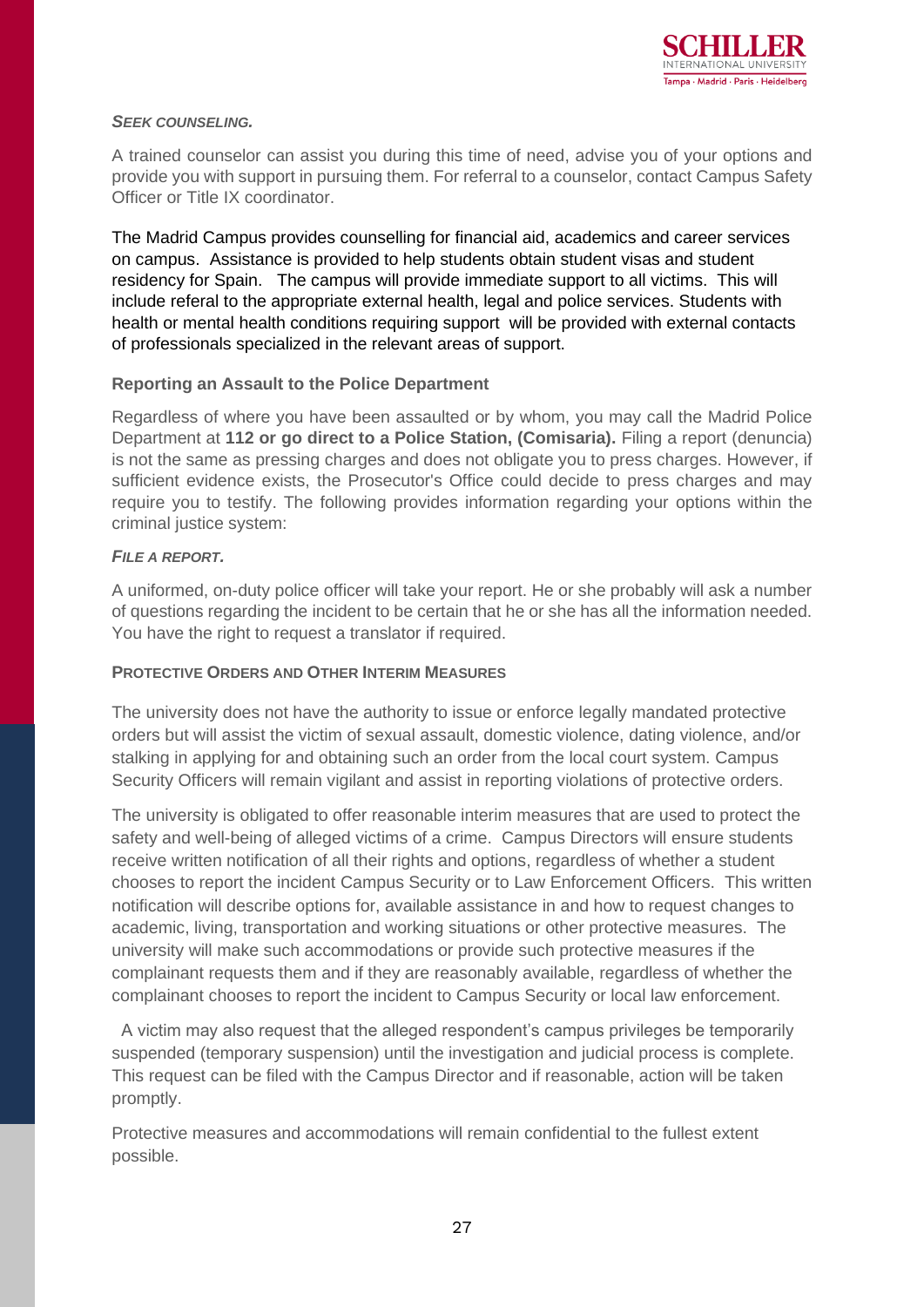

The Campus Director is responsible for overseeing these measures and that they are applied appropriately to ensure the safety and well-being of the victim. (Tel 00 34 914482488 or 668102281 i[campbell@schiller.edu\)](mailto:914482488%20or%20668102281%20/icampbell@schiller.edu)

#### *PRESS CHARGES.*

There is no requirement that you press charges. If sufficient evidence exists, the Prosecutor's Office may decide to press charges and may require you to testify. If you press charges, you likely will be interviewed by the police again, perhaps by a detective.

Choosing not to press charges immediately following an assault does not mean that you may not press charges later. However, you should be aware that your decision to delay making a report or pressing charges could make it harder for the prosecution.

#### **VICTIM'S RIGHTS**

#### *RIGHTS OF THE COMPLAINANT*

In our efforts to encourage reporting and ensure fairness in the campus judicial process, Schiller International University will take all reasonable measures to ensure that any person making a report of sexual assault will be given the following considerations:

- Immediate and comprehensive information on all procedural aspects of the process.
- Be accompanied by a person or persons of his or her choice throughout the reporting and campus discipline processes.
- Prompt, fair, and impartial investigation of complaints.
- Privacy and confidentiality wherever possible.
- Freedom from pressure to report or not to report an assault to the police.
- Requests for information will be answered in a way that protects privacy interests to the extent possible under the law.
- To the extent possible, be shielded from the presence or actions of the alleged assailant while on campus.
- The right to participate in campus judicial proceedings in accordance with university's policies and procedures.
- Have their past sexual or relationship history excluded from the campus discipline process to the extent possible under the law.
- The opportunity to describe the impact of the event and recommend an appropriate penalty if the accused is found responsible. (The complainant may do this by means of a taped statement, to be presented to the disciplinary body)
- Learn the outcome of campus discipline proceedings in a timely fashion by simultaneous written notification sent to complainant and accused.
- The opportunity to appeal any decision made in campus discipline hearings as provided by the applicable policies and procedures.
- The option to change academic and living situations after an alleged sexual assault incident, if so requested, and if such changes are reasonably necessary.

#### *RIGHTS OF THE ACCUSED*

If you have been accused of sexual assault, contact the Campus Safety Officer 91 448 2488 ext 3112 or (668102281). In the pursuit of fairness to all parties involved in a complaint of sexual assault, the University will take all reasonable measures to ensure that any person so accused will be given the following considerations: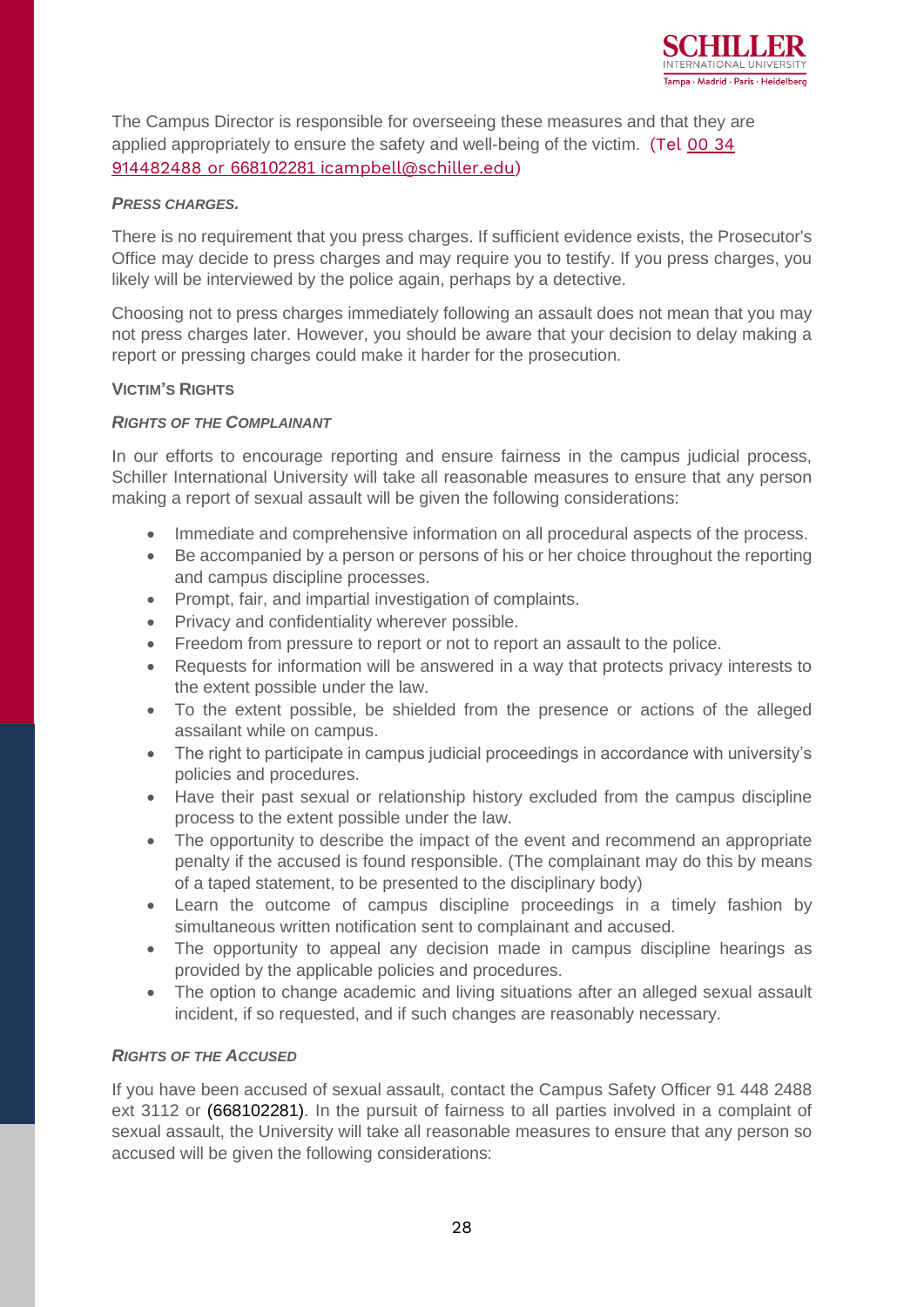

- Prompt notification that a complaint has been filed against him or her.
- The right to be accompanied by a person or persons of his or her choice throughout the campus judicial process.
- Prompt and thorough investigation of complaints.
- Privacy and confidentiality wherever possible.
- Requests for information will be answered in a way that protects privacy interests to the extent possible under the law.
- Learn the outcome of campus discipline proceedings in a timely fashion by simultaneous written notification sent to complainant and accused.
- The right to appeal any decision made in campus disciplinary hearings. All University procedures will be followed.

#### **DISCIPLINARY PROCEEDINGS AND POSSIBLE SANCTIONS**

Reports of sexual assaults, domestic violence, dating violence, and stalking are taken seriously by the university. Investigations and judicial proceedings are conducted in a prompt, fair, and impartial manner. Any student who is charged with rape, acquaintance rape, or other sex offense, forcible or non-forcible, may be subject to disciplinary action by the University in accordance with campus disciplinary procedures. Violations of this nature are considered especially heinous and are handled by the university's Rules Committee.

The Rules Committee comprises the Campus Director who acts as Chair and votes only to break ties, two professional or faculty members Campus Director, and a designated Student Government Representative. (Tel 00 34 [914482488](mailto:914482488%20or%20668102281%20/icampbell@schiller.edu) or 66810228[1](mailto:914482488%20or%20668102281%20/icampbell@schiller.edu) i[campbell@schiller.edu\)](mailto:914482488%20or%20668102281%20/icampbell@schiller.edu)

The University's campus disciplinary procedures are separate and apart from criminal proceedings. Each process may impose sanctions independently. A student may be subject to suspension during the pendency of the investigation and disciplinary proceedings as deemed necessary and appropriate by the University.

The alleged perpetrator will be given 24-hours' notice to appear, unless there is an emergency or other extenuating circumstance. The hearing may be held *in absentia* if the alleged perpetrator(s) fail to appear.

The complainant will be advised of the date, time, and location of the hearing. The complainant may attend the hearing to make his or her statement in person and may bring a support person with them if they so choose. The complainant may also submit a written statement. All efforts will be made to protect confidentiality and the safety and well-being of the victim.

The Rules Committee will decide "Responsible" or "Not Responsible" and may assign sanctions. An individual found responsible for sexual assault may be subject to disciplinary sanctions including, but not limited to, , probation, suspension, expulsion, or dismissal. If the Board finds the alleged perpetrator is "Not Responsible," the incident will be dismissed. The decision will be placed in the Rules Committee files.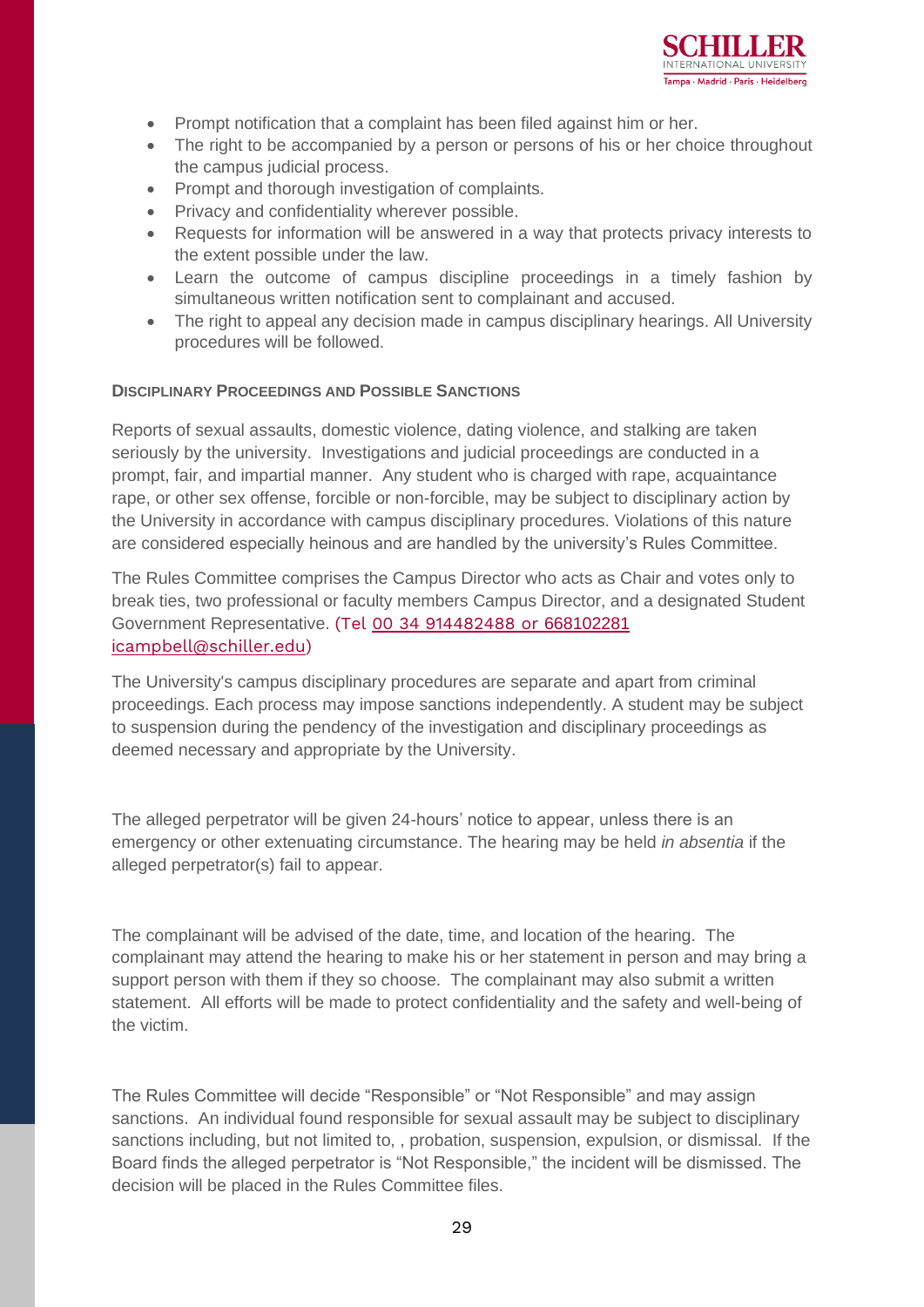

An organization or individual found to have aided or abetted a sexual assault may face the same sanctions. Non-students may be banned from campus. A person found responsible for bringing a false accusation of sexual assault against another member of the campus community may be subject to disciplinary action including, but not limited to, loss of, probation, suspension, expulsion, or dismissal.

The Chairperson of the Judicial Board, the Title IX coordinator, and the Director of Campus Safety and Security will receive training on an annual basis on how to officiate including investigation techniques and how to remain fair and impartial during the hearing

#### **DISCLOSURE OF RESULTS OF DISCIPLINARY PROCEEDINGS**

Consistent with the Student Code of Conduct and related documents regarding the handling of violations of same, the decisions reached by the Rules Committee related to an alleged crime will be conveyed in writing to the alleged perpetrator and to the victim or next of kin if the victim is deceased. If it appears that a violation of law may have occurred, the victim will be advised that the University's procedure for processing violations of the Student Code of Conduct does not limit, encumber, or reduce the legal remedies that may be available to the victim under the law. The results of any disciplinary proceeding that arises from an allegation of dating violence, domestic violence, sexual assault, or stalking require simultaneous notification, in writing, to both the accuser and the accused.

#### **CODE OF CONDUCT**

The University Standard of Conduct is detailed on pages 26-28 of the Catalog. It. Students are advised to study and to abide by this code of conduct.

Violations are handled by an internal disciplinary process that is separate and apart from any criminal proceedings that may arise. The University's disciplinary process and criminal proceedings may impose sanctions independently and without collaboration or consultation. A student may be subject to suspension during the pendency of the investigation and disciplinary proceedings as deemed necessary and appropriate by the University. An individual found responsible for a violation of the student code of conduct may be subject to disciplinary sanctions including, but not limited to, fines, , probation, suspension, expulsion, or dismissal. An organization or individual, whether a student or not, that is found to have aided or abetted a violation may face the same sanctions as well as being banned from campus. A student found responsible for bringing a false accusation against a member of the campus community may be subject to the same disciplinary sanctions.

**Drug, Alcohol, and Substance Abuse**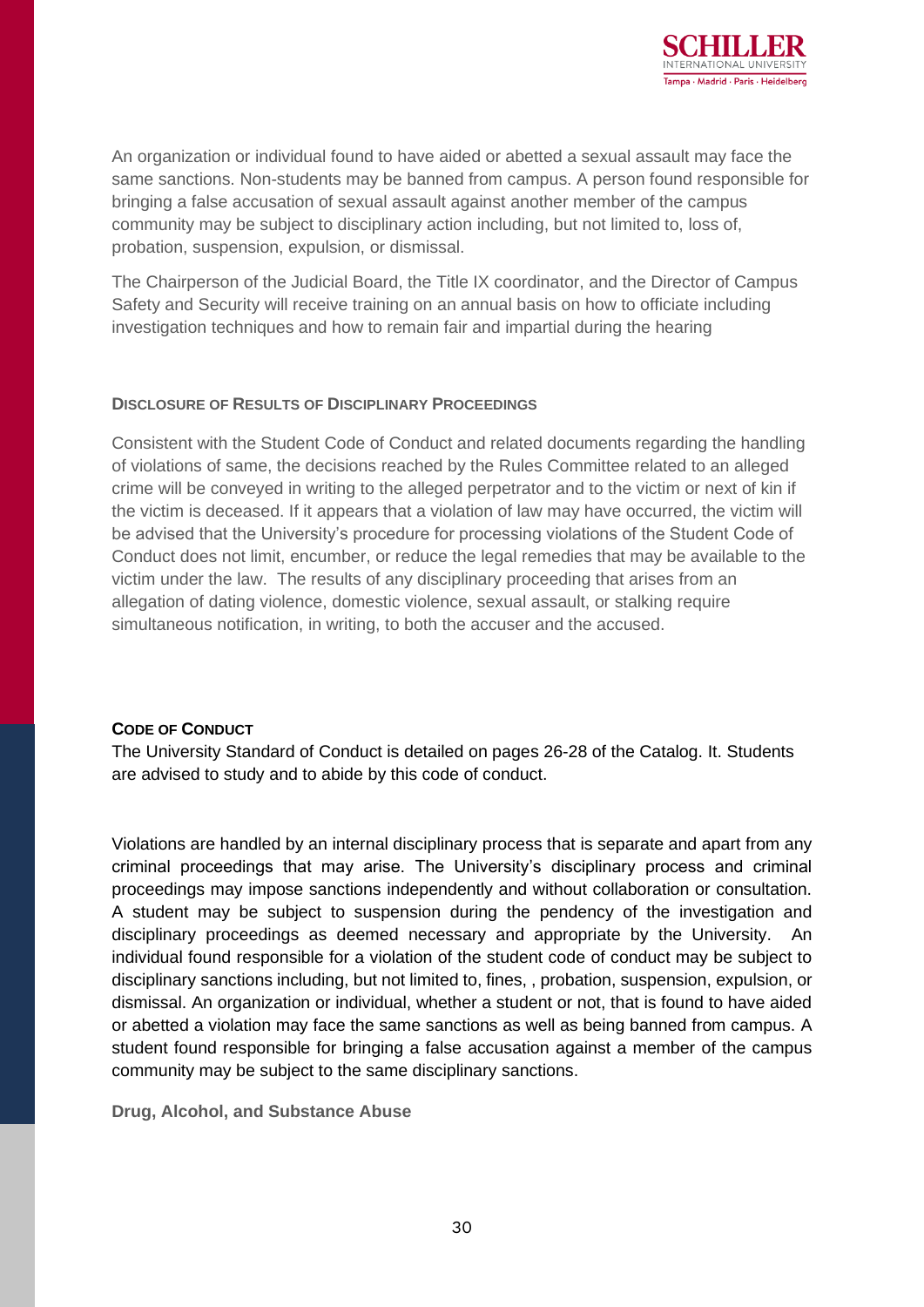

In keeping with the mission of Schiller International University and the requirements of state and federal laws, the university has adopted the following policy to ensure a drug-free campus and workplace, to prevent the use of controlled substances, and to prevent the abuse of alcohol. The use of illegal drugs and the abuse of alcohol on the SIU campus or in facilities controlled by SIU are prohibited.

#### *CAMPUS DRUG POLICY*

The university complies with the Drug-Free Workplace Act of 1988 and the Drug-Free Schools and Communities Act Amendments of 1989.

- The possession, use, manufacture, or distribution of any illegal drug is prohibited on property owned or controlled by the university.
- Reporting for work, attendance by a student at any class, or attendance by either a student or employee at any activity of the university under the influence of any controlled substance is prohibited.

Violation of any of the prohibitions may result in immediate dismissal and/or criminal charges according to state and federal law.

In addition, students are required to follow the Spanish legislation regarding drugs.

#### *ENFORCING THE CAMPUS DRUG POLICY*

The Campus Security Officials are not a police force and has no arrest authority. Campus Security Officials are authorized to contact local law enforcement to report violations of law. Campus Security Officials can also refer violations of Spanish Law and university policy to the appropriate administrators for potential disciplinary action.

#### *ALCOHOL POLICY*

Schiller encourages safe, responsible behavior toward alcohol. All students are personally responsible for their behavior, and all students should, consider themselves responsible for the safety of themselves and all fellow students.

The following policies are in place to support healthy decisions and encourage responsible behavior:

• The possession, use, consumption, manufacture, sale, or distribution of alcohol by anyone under the age of 18 is strictly prohibited and could result in both criminal charges in accordance to local law and university judicial proceedings in accordance with the student code of conduct.

#### *ENFORCING THE ALCOHOL POLICY*

The Campus Security Officials are not a police force and has no arrest authority. Campus Security Officials are authorized to contact local law enforcement to report violations of law. Campus Security Officials can also refer violations of Federal and State Law and university policy to the appropriate administrators for potential disciplinary action.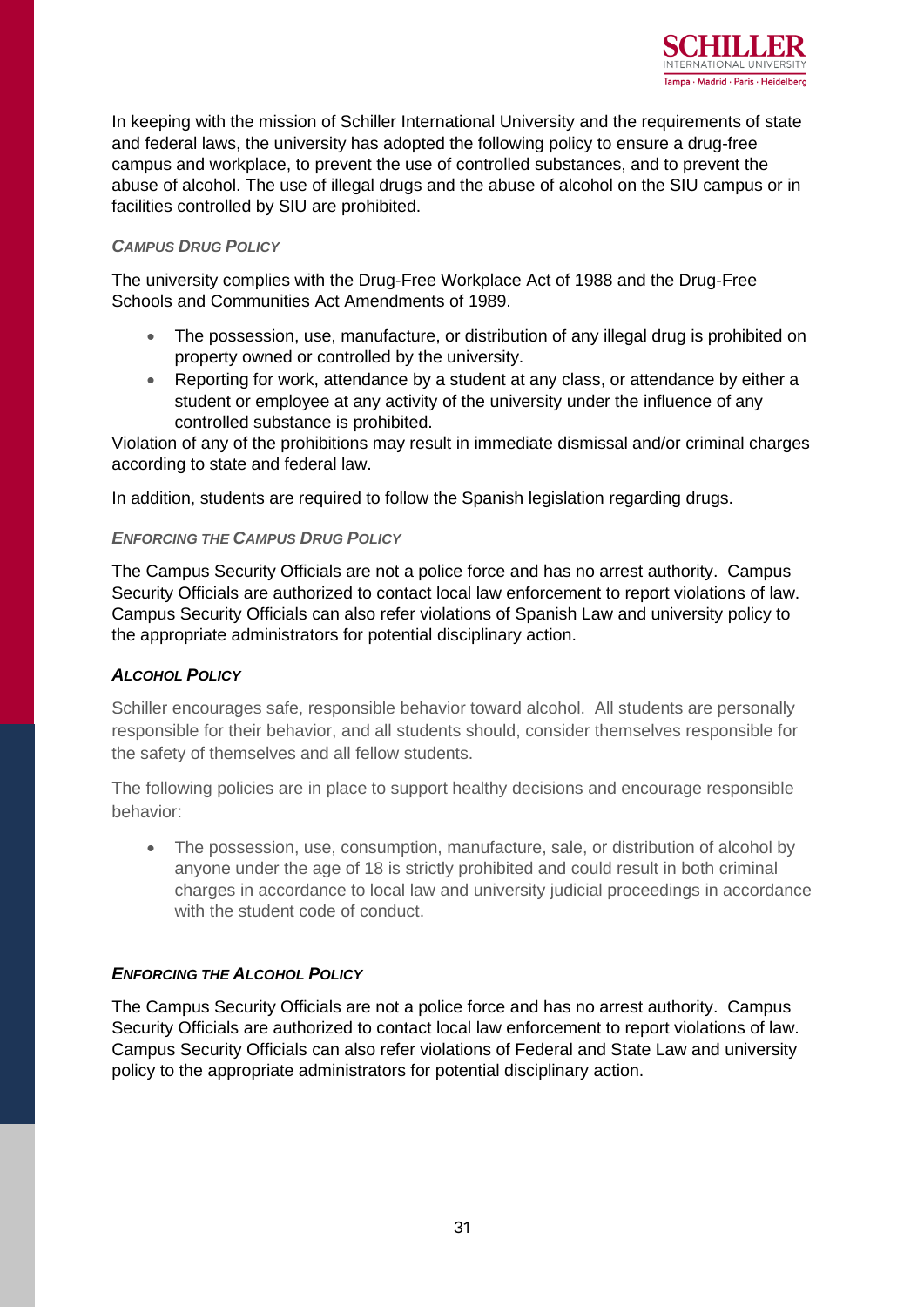

**THE MINIMUM AGE FOR THE PURCHASE AND CONSUMPTION OF ALCOHOL IN SPAIN IS 18. THE CONSUMPTION OF ALCOHOL ON PUBLIC STREETS IS FORBIDDEN. SPAIN ALSO HAS SOME OF EUROPE'S MOST STRINGENT DRIVE/DRIVE REGULATIONS. YOU CAN EXPECT TO BE BREATHALYSED IF YOU ARE INVOLVED IN ANY ACCIDENT OR INCIDENT. FINES AND IMPRISONMENT CAN FOLLOW.**

*MADRID LEGISLATION ON ALCOHOL CAN BE FOUND AT M[ADRID LOCAL LEGISLATION ON](http://www.madrid.org/wleg_pub/secure/normativas/contenidoNormativa.jsf?opcion=VerHtml&nmnorma=1779&cdestado=P#no-back-button) ALCOHOL*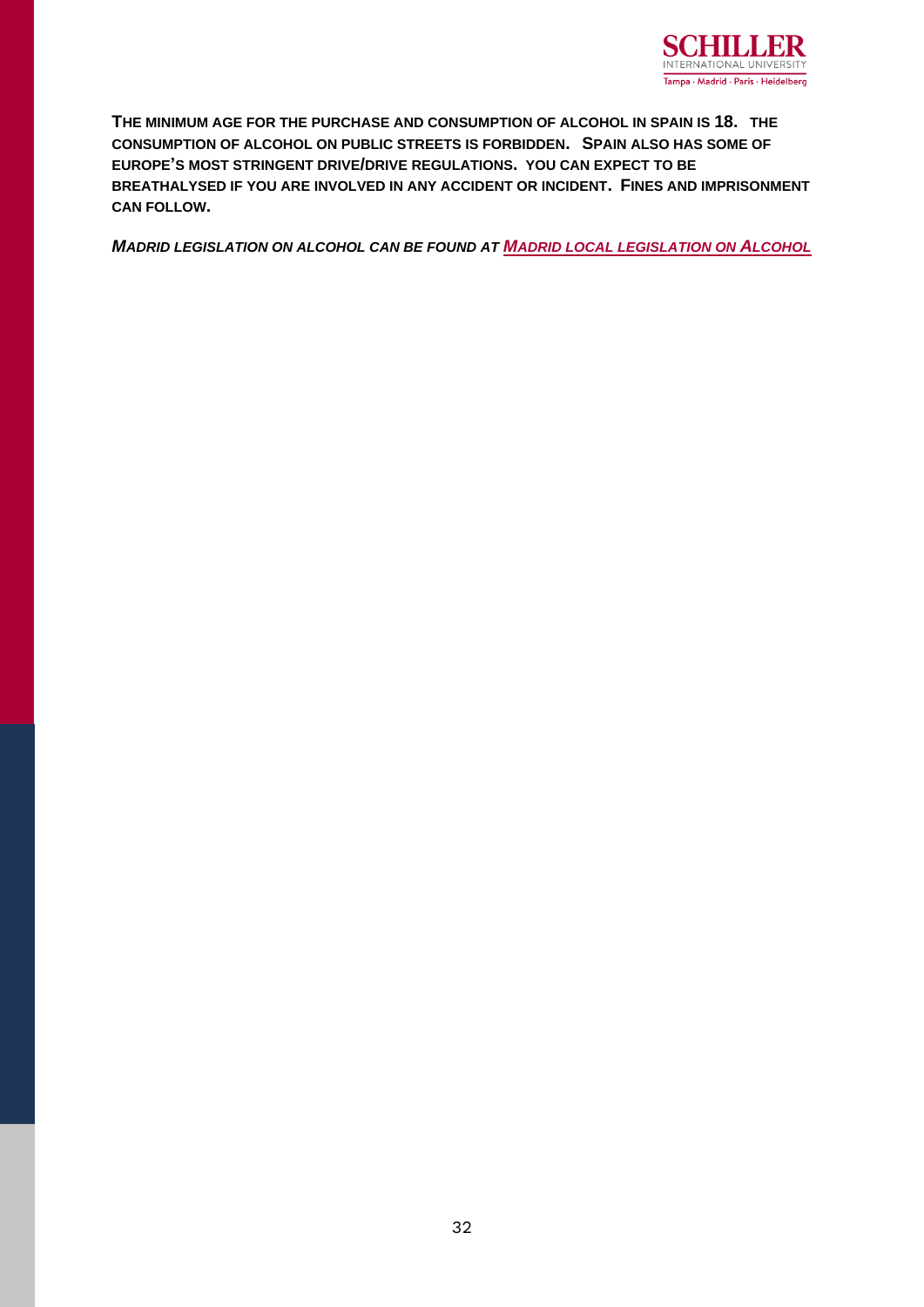#### **ANNUAL FIRE SAFETY REPORT**

The University endeavors to provide a safe environment for students, faculty, staff, and visitors. The objective of the campus fire safety program is to identify potentially hazardous conditions and to take appropriate action before a fire emergency occurs. This goal is met by:

- Conducting periodic review and revision of fire prevention policies;
- Conducting periodic fire drills;
- Promoting fire safety awareness for students and employees;
- Inspecting, testing, and maintaining fire protection systems;
- Performing plan review, code consultation, and acceptance testing on construction, capital improvement, and renovation projects; and
- Mitigating fire hazards by utilizing the information provided by regularly scheduled fire safety inspections performed by the State or other local fire safety authorities.

Schiller International University will continue to provide a safe environment by making improvements to the Emergency Notification System to assist with quicker response and evacuation times.

#### **PROCEDURES AND REGULATIONS**

In the event of a fire, students are instructed to leave the building using the stairways only: Elevators should never be used. To ensure students know what to do, staff conduct fire drills as on a regular basis. These may be announced or unannounced.

Tampering with fire alarms, fire extinguishers, fire hoses, and smoke detectors is prohibited and may be punished with fines and probation, suspension, expulsion, dismissal, or being banned from campus. Causing a false alarm is similarly punishable.

Smoking and open flames, including candles, incense burners, and incense, are prohibited. All devices rated at more than 800 watts must be connected directly to a wall outlet or into an appropriately rated surge protector or power strip with integral circuit breaker. Students may not use lightweight extension cords or multiple-outlet plugs that lack surge protection. Open heating elements and electrical appliances that may pose a fire hazard are prohibited, including hot plates and electric or contact grills. Combustion engines, acids, automotive batteries, gasoline, diesel fuel, kerosene, and other flammable liquids are prohibited.

If a fire were to occur that poses a threat, notification procedures will be activated for the building and surrounding areas, as necessary. Students and employees are instructed to remain outside the affected building until given an "All Clear" notice by an authorized first responder.

#### **FIRE SAFETY EDUCATION AND TRAINING**

Faculty and Staff will receive fire safety training on an annual basis and be required to participate in all fire drills. Fire safety training will be provided by the Campus Safety Officer and/or designee.

#### **FIRE STATISTICS**

**ARSON**

There were zero incidents of arson in 2020, which is the required reporting period.